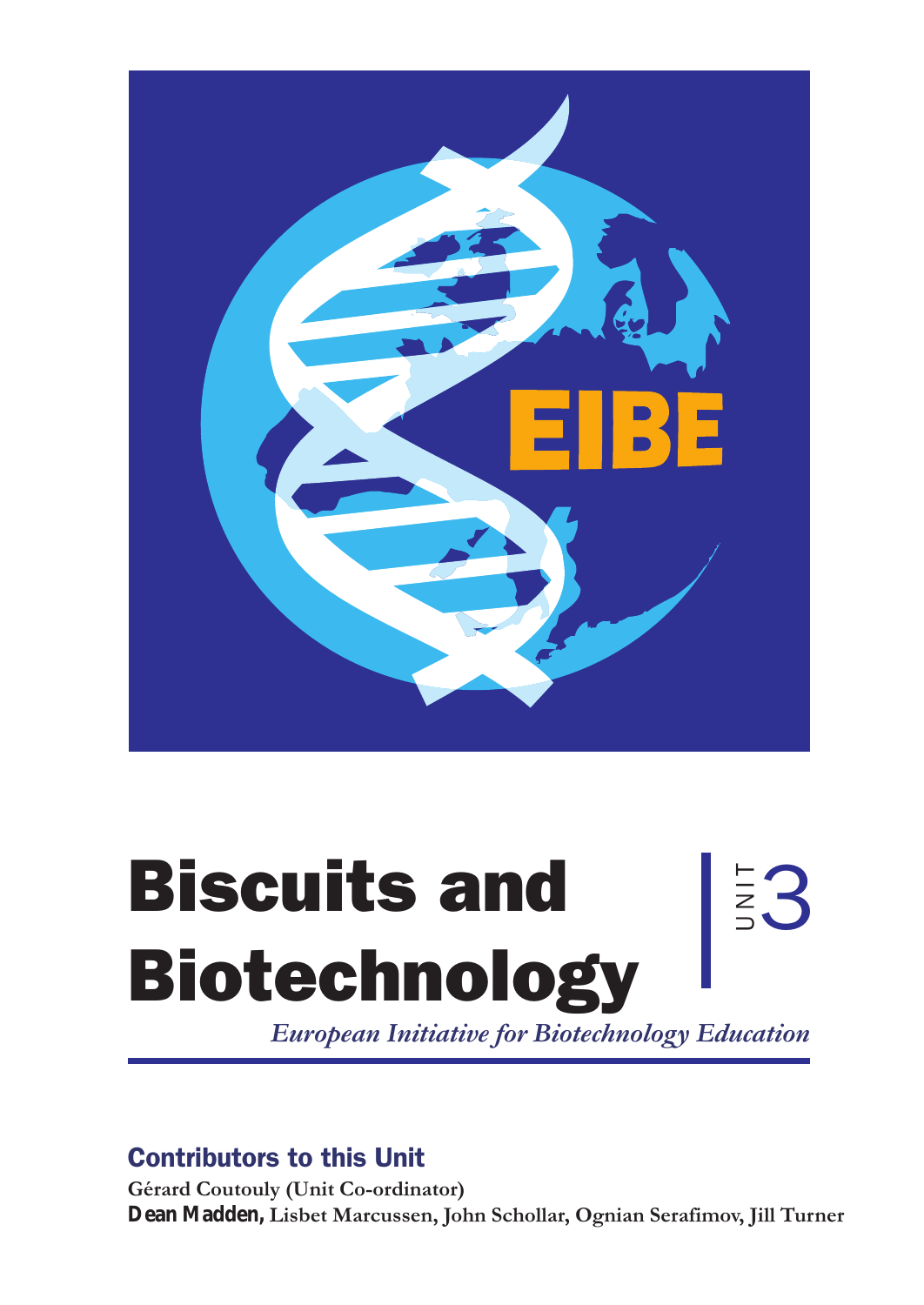

The European Initiative for Biotechnology Education (EIBE) seeks to promote skills, enhance understanding and facilitate informed public debate through improved biotechnology education in schools and colleges throughout the European Union (EU).

### **IBE Contacts**

### AUSTRIA

❙ Rainhart Berner, Höhere Bundeslehr- und Versuchsanstalt für Chemische Industrie Wien, Abt. für Biochemie, Biotechnologie und Gentechnik, Rosensteingasse 79, A-1170 WIEN.

### BELGIUM

❙ Vic Damen / Marleen van Strydonck, R&D Groep VEO, Afdeling Didaktiek en Kritiek, Universiteit van Antwerpen, Universiteitsplein 1, B-2610 WILRIJK.

### DENMARK

❙ Dorte Hammelev, Biotechnology Education Group, Foreningen af Danske Biologer, Sønderengen 20, DK-2860 SØBORG. ❙ Lisbet Marcussen, Biotechnology Education Group, Foreningen af Danske Biologer, Lindevej 21, DK-5800 NYBORG.

### EIRE

❙ Catherine Adley / Cecily Leonard, University of Limerick, Plassey, LIMERICK.

### FRANCE

❙ Gérard Coutouly, LEGPT Jean Rostand, 18 Boulevard de la Victoire, F-67084 STRASBOURG Cedex. ❙ Laurence Simonneaux, Ecole Nationale de Formation Agronomique, Toulouse-Auzeville, Boîte Postale 87, F-31326 CASTANET TOLOSAN Cedex.

### GERMANY

❙ Horst Bayrhuber / Eckhard R. Lucius / Regina Rojek / Ute Harms / Angela Kroß, Institut für die Pädagogik der Naturwissenschaften, Universität Kiel, Olshausenstraße 62, D-24098 KIEL 1.

❙ Ognian Serafimov, UNESCO-INCS, c/o Jörg-Zürn-Gewerbeschule, Rauensteinstraße 17, D-88662 ÜBERLINGEN. ❙ Eberhard Todt, Fachbereich Psychologie, Universität Gießen, Otto-Behaghel-Straße 10, D-35394 GIEßEN.

### ITALY

❙ Antonio Bargellesi-Severi / Stefania Uccelli / Alessandra Corda Mannino, Centro di Biotechnologie Avanzate, Largo Rosanna Benzi 10 , I-16132 GENOVA.

### LUXEMBOURG

❙ John Watson, Ecole Européenne de Luxembourg, Département de Biologie, 23 Boulevard Konrad Adenauer, L-1115 LUXEMBOURG.

### THE NETHERLANDS

❙ David Bennett, Cambridge Biomedical Consultants, Schuystraat 12, NL-2517 XE DEN HAAG. ❙ Fred Brinkman, Hogeschool Holland, Afdeling VP&I, Postbus 261, NL-1110 AG DIEMEN. ❙ Guido Matthée, Hogeschool van Arnhem en Nijmegen, Technische Faculteit, HLO, Heijendaalseweg 45, NL-6524 SE NIJMEGEN.

❙ Liesbeth van de Grint / Jan Frings, Hogeschool van Utrecht, Educatie Centrum voor Biotechnologie, FEO, Afdeling Exacte Vakken, Biologie, Postbus 14007, NL-3508 SB UTRECHT.

### SPAIN **B**

❙ Maria Saez Brezmes / Angela Gomez Niño, Facultad de Educación, Universidad de Valladolid, Geologo Hernández Pacheco 1, ES-47014 VALLADOLID.

### **SWEDEN**

❙ Margareta Johanssen, Föreningen Gensyn, PO Box 37, S-26800 SVALÖV. ❙ Elisabeth Strömberg, Östrabo Gymnasiet, PO Box 276, Kaempegatan 36, S-45181 UDDEVALLA.

### NZ THE UNITED KINGDOM ZÑ

❙ Wilbert Garvin, Northern Ireland Centre for School Biosciences, NIESU, School of Education, The Queen's University of Belfast, BELFAST, BT7 1NN.

❙ John Grainger / John Schollar / Caroline Shearer, National Centre for Biotechnology Education, The University of Reading, PO Box 228, Whiteknights, READING, RG6 6AJ.

❙ Jill Turner, Department of Science and Technology Studies, University College London, Gower Street, LONDON, WC1 6BT. ❙ Paul Wymer, The Wellcome Centre for Medical Science, The Wellcome Trust, 210 Euston Road, LONDON, NW1 2BE.

### EIBE Co-ordinator

Horst Bayrhuber, Institut für die Pädagogik der Naturwissenschaften an der Universität Kiel, Olshausenstraße 62, D-24098 KIEL 1, Germany. Telephone: + 49 (0) 431 880 3137 (EIBE Secretary: Regina Rojek). Facsimile: + 49 (0) 431 880 3132.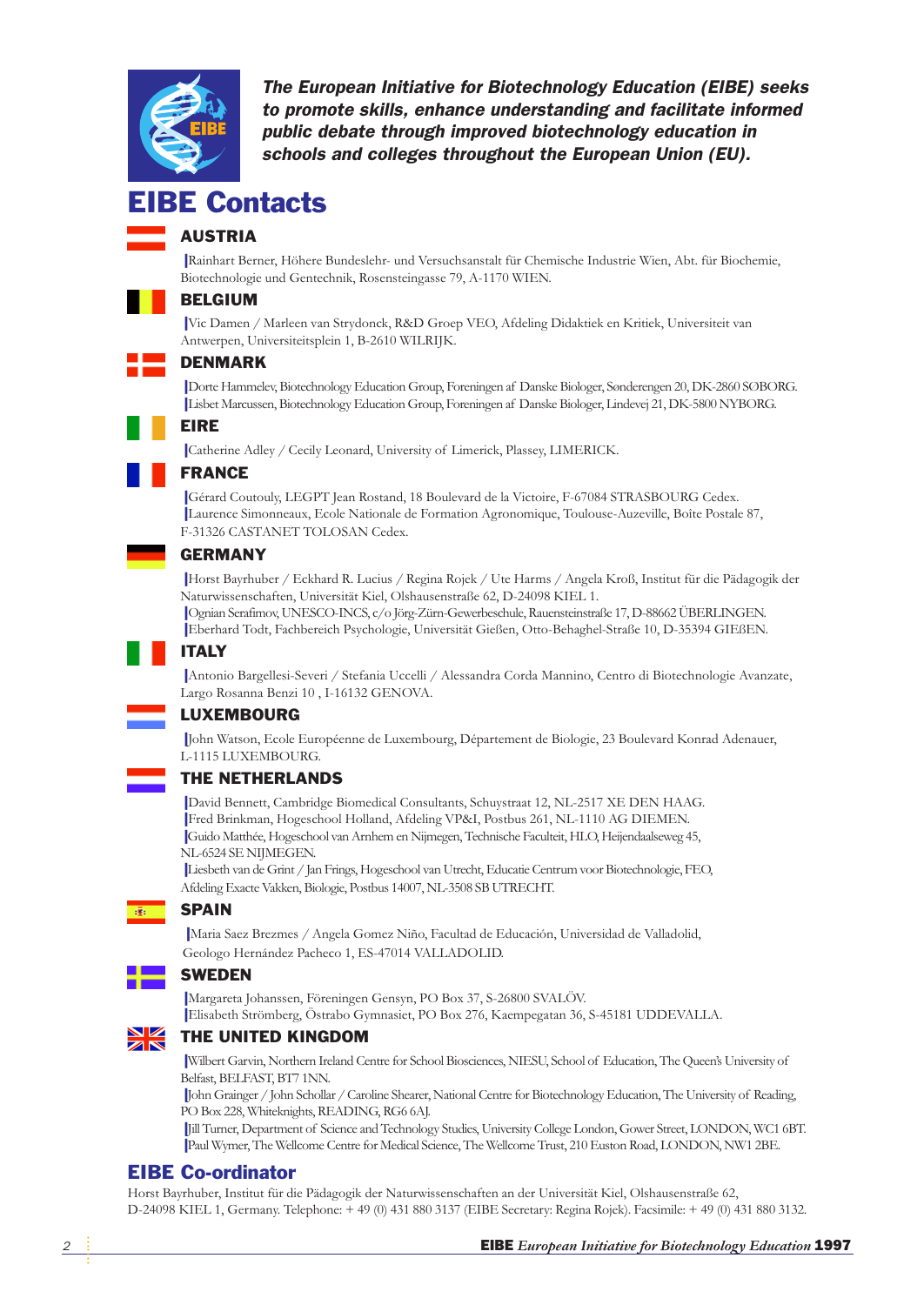

*CONTENTS*

CONTENTS

 $\overline{z}$ 3

biotechnology

*European Initiative for Biotechnology Education*

# **Contents**

EIBE

| $\star$ | * * * * * * * * * * * * * *                      |    |
|---------|--------------------------------------------------|----|
|         | Development team, copyright                      | 4  |
| п       | <b>Safety</b>                                    | 5  |
| н       | <b>About this Unit</b>                           | 6  |
| н       | <b>Guidelines for the teacher</b>                | 7  |
| н       | <b>Student booklet</b>                           |    |
|         | The secret of biscuits                           | 8  |
| н       | <b>Practical activities</b>                      |    |
|         | Introduction                                     | 13 |
|         | <b>Activity 1</b> - The biscuit quiz             |    |
|         | Teacher's notes                                  | 14 |
|         | Worksheet 1                                      | 15 |
|         | <b>Activity 2</b> - A spot of sensory analysis   |    |
|         | Teacher's notes                                  | 16 |
|         | Students' notes                                  | 17 |
|         | Worksheet 2                                      | 20 |
|         | <b>Activity 3</b> - Biscuit making               |    |
|         | Worksheet 3                                      | 21 |
|         | <b>Activities 4 &amp; 5</b> - The use of enzymes |    |
|         | Teacher's notes                                  | 22 |
|         | Worksheet 4 - AMG                                | 23 |
|         | Worksheet 5 - Sweetzyme                          | 24 |
|         | <b>Appendix</b>                                  |    |
|         | <b>Activity 1- The biscuit quiz</b>              |    |
|         | Question cards                                   | 25 |
|         |                                                  |    |

# World Wide Web

★★★★★★★★★★★★★★★

Few areas are developing as rapidly as biotechnology. So that they can be revised and kept up-to-date then distributed at minimum cost, the EIBE Units are published electronically. These pages (and the other EIBE Units) are available throughout Europe and the rest of the world on the World Wide Web. They can be found at: http://www.reading.ac.uk/NCBE All of the EIBE Units on the World Wide Web are Portable Document Format (PDF) files. This means that the high-quality illustrations, colour, typefaces and layout of these documents will be maintained, whatever computer you have (Macintosh - including Power PC, Windows, DOS or Unix platforms). PDF files are also smaller than the files from which they were created, so that it will take less time to download documents. However, to view the EIBE Units you will need a suitable copy of the *Adobe Acrobat* ® Reader programme. The *Acrobat* ® Reader 3 programme is available free-of-charge. It can be downloaded from: http://www.adobe.com/ With this software, you can view or print the EIBE Units. In addition, you will be able to 'navigate' around and search the documents with ease.

PLEASE NOTE: *Adobe* and *Acrobat* are trademarks of Adobe Systems Incorporated, which may be registered in certain jurisdictions. *Macintosh* is a registered trademark of Apple Computer Incorporated.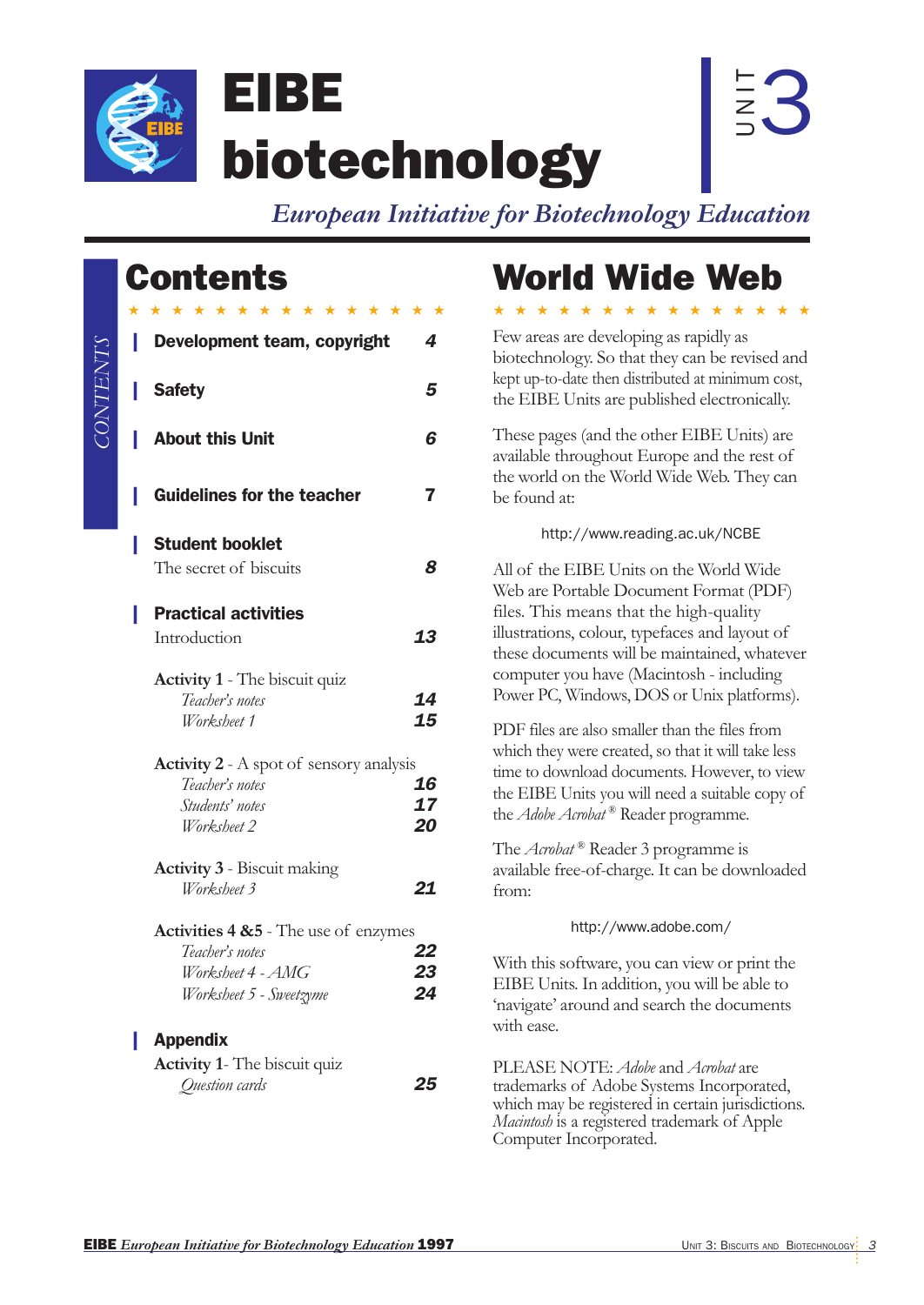# EIBE contributors

- **Gérard Coutouly (Unit Co-ordinator)** LEGTP Jean Rostand, Strasbourg, France
- **Lisbeth Marcussen** Educational Biotechnology Group, Nyborg, Denmark
- **John Schollar NCBE** The University of Reading, U.K.
- **Ognian Serafimov** Assoc. Centre to UNESCO's INCS, c/o Jörg-Zurn-Gwebeschule, Überlingen,
- **Jill Turner** University College, London, U.K.

**Design, illustration and typesetting:** Caroline Shearer, NCBE, The University of Reading, The United Kingdom.

# © Copyright

This EIBE Unit is copyright. The contributors to this Unit have asserted their moral right to be identified as copyright holders under Section 77 of the Copyright, Designs and Patents Act, UK (1988).

**Educational use.** Electronic or paper copies of this EIBE Unit, or individual pages from it may be made for classroom use, provided that the copies are distributed free-of-charge or at the cost of reproduction, and the contributors to the unit are credited and identified as the copyright holders.

**Other uses.** The Unit may be distributed by individuals to individuals for *noncommercial* purposes, but not by means of electronic distribution lists, mailing (listserv) lists, newsgroups, bulletin board or unauthorised World Wide Web postings, or other bulk distribution, access or reproduction mechanisms that substitute for a susbscription or authorised individual

access, or in any manner that is not an attempt in good faith to comply with these restrictions.

**Commercial use.** Should you wish to use this material in whole or in part for commercial purposes, or to republish it in any form, you should contact:

EIBE Secretariat c/o Institut für die Pädagogik der Naturwissenschaften Universität Kiel Olshausenstraße 62 D-24098 Kiel, Germany Telephone: + 49 431 880 3137 Facsimile: + 49 431 880 3132 E-Mail: rojek@ipn.uni-kiel.de

# Acknowledgements

EIBE is especially grateful to L'Alliance 7, 194 avenue de Rivoli, F - 75001 PARIS, training organisation of the French "Union Syndicale de la Biscuiterie", in particular to Madame Desgrez and to the biscuit producers for the furnishing of the technical documents used in this unit.

We are also grateful to Dr. Eckardt Lucius (IPN, University of Kiel) and to Dr Müller for their documents on sugar and other sweeteners.

Thank you also to the LEGTP Jean Rostand Vincent Acker and Fréderic Salach, for their synthetic work on the sweeteners.

EIBE is also grateful to the following people for their help in the preparation of this unit:

*Lisbeth van de Grint* (Hogeschool van Utrecht, The Netherlands) and *John Schollar* (National Centre for Biotechnology Education, The University of Reading, The United Kingdom) set up an international workshop in which the content of the former versions of this unit were tested. The following teachers took part in this workshop and commented usefully on the contents : *E. Vergaus, L. Daniels, I. Neels*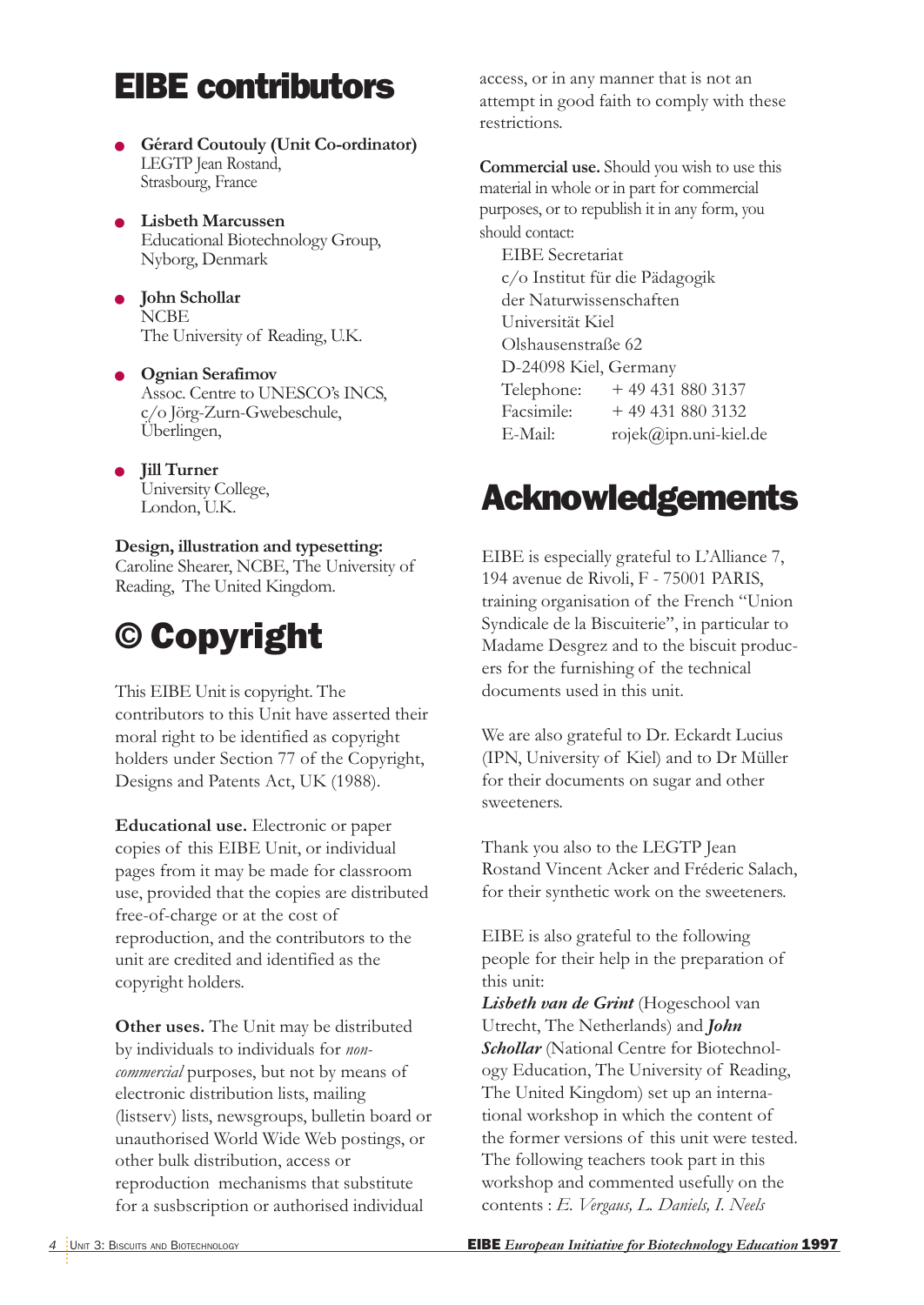(Belgium) ; *Dorte Hammelev* (Denmark) ; *Lucienne Diemer* (France) ; *Thomas Jeb, Dr U. Schnack, Dr E. Lipkow* (Germany) ; *A. de Graaf, Guss Smid, J; Gradener* (The Netherlands) ; *Rebecca Weston, Jane Gent, Derk Mackie, Sarah Whitethread, Maggie Parson* (The United Kingdom).

A second workshop, a national one, was organised in Toulouse (France) by *Laurence Simonneaux* (ENFA, Toulouse), *André Goureau* (ENFA, Toulouse), *Christiane Borin* (ENFA, Toulouse), *Mme Darré* (ENFA, Toulouse). The following teachers of the French Agricultural Ministry took part : *S. Gonzalez* (LEGTA Gap), *E. Cambot-Ledwige* (LPA Mirande), *A. Corry* (LEGTA Montmorillon), *M. Le Tiec* (LEGTA Mirecourt), *N. Semenou* (LPA Castenaudary), *G. Vignals* (LEGTA Auzeville), *B. Delmas* (LEGTA Marmilhat), *M. F. Feuillerat, N. Nadreau* (LEGTA Auzeville), *T. Bégué* (LEGTA Auch), *B. Operic* (LEGTPA Auzeville), *Mme Prion* (LEGTPA Auch), *M. Laudouar* (LEGTA Pau) *L. Sudriez* (LPA Mirande). Their comments greatly contributed to the realisation of this unit.

Thank you also to *Joëlle Podevin*, dietician and teacher at LEGTP Jean Rostand for her biscuit recipe.



In all of the EIBE Units, we have tried to check that all recognized hazards have been identified and that suitable precautions are suggested.

Where possible, the proposed procedures are in accordance with commonly-adopted general risk assessments. If a special risk assessment may be necessary, this has been indicated.

However, users should be aware that errors and omissions can be made, and that different employers and educational authorities adopt different standards. Therefore, before doing any activity, users should *always* carry out their own risk assessment. In particular, any local rules issued by employers or educational authorities MUST be obeyed, whatever is suggested in the EIBE Unit.

Unless the context dictates otherwise, it is assumed that:

- practical work is carried out in a properly equipped and maintained science laboratory;
- any mains-operated equipment is properly maintained;
- care is taken with normal laboratory operations such as heating substances;
- good laboratory practice is observed when chemicals or living organisms are used;
- eye protection is worn whenever there is any recognised risk to the eyes;
- pupils and/or students are taught safe techniques for activities such as handling chemicals and microorganisms.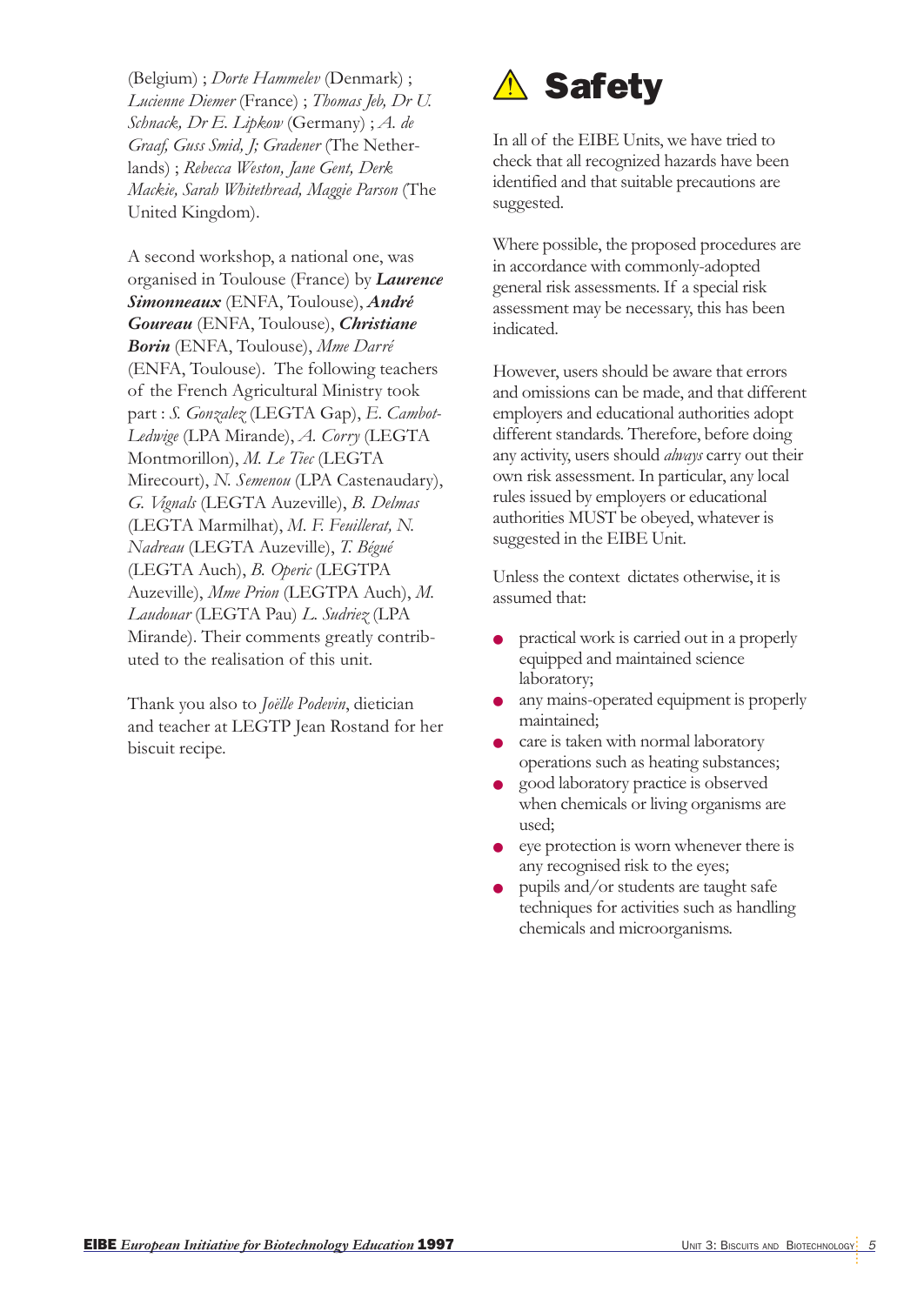# About this Unit

### Introduction

These materials have been devised by practising teachers and educationalists from several European countries, brought together with financial support and encouragement from DGXII of the European Commission, under the auspices of EIBE, the *European Initiative for Biotechnology Education*.

★★★★★★★★★★★★★★★

The EIBE materials have been extensively tested in workshops involving teachers from across Europe.

The views expressed in this Unit and the activities suggested herein are those of the authors and not of the European Commission.

Particular attention should be paid to the general safety guidelines given inthe introduction to this Unit, and to the specific safety guidelines throughout the text.

### **Contents**

The unit includes a series of activities on the use of biotechnology in the food industry. Two specific themes are addressed.

### **Biscuit production**

This deals with the large-scale production of a food generally seen as being very ordinary. We hope to put it back into its historical contexts of the evolution of food and of biotechnology, and to explain scientific, technical, industrial, economic and legal aspects of biscuit production.

### **Sweeteners**

Food additives are introduced as comprising one stage of biscuit production. As an example of such additives, the unit investigates the use of artificial sweeteners. The production of sweeteners other than sucrose is presented in its historical, economic and technological contexts.

Firstly, there is an **introduction** to the different issues investigated by the unit.

- Sherlock Holmes, magnifying glass in hand : inquiry into a biscuit.
- What will his famous deductive mind uncover ? What kind of questions might he ask?
- What kind of questions might we ask today ?
- What might we discover? This is the point of departure ...

The unit includes five **practical activities**.

- 1. A game : involving a competition between two teams: each of them has to answer, in turn, preselected questions.
- 2. Sensory analysis tests: allowing discovery of the different elementary tastes, in particular the sweetness level of different sweeteners.
- 3. Biscuit-making ('petit beurre' / butter biscuits): giving students first-hand experience of biscuits, ingredients, and of their use on a small scale.
- 4/5.Experiments into the use of industrial enzymes: showing how one sweetener, fructose syrup, is obtained using industrial enzymes.

**Background information** is available in the booklet *The Secret of Biscuits*. It covers:

- the history of biscuits;
- the production of sweeteners from starch;
- fructose syrup;
- improved enzymes;
- legal aspects;
- questions about new products.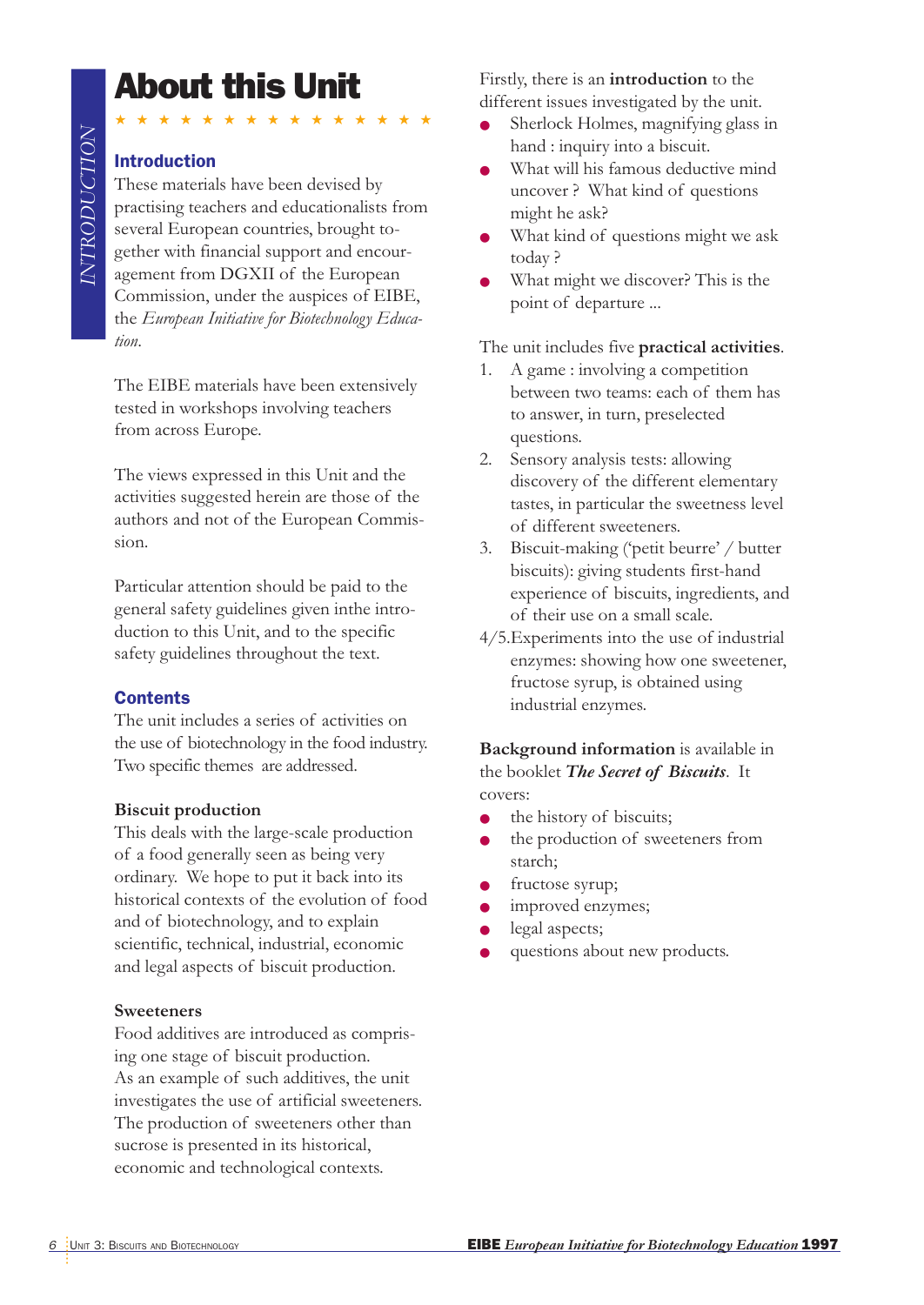# Guidelines for the teacher

★★★★★★★★★★★★★★★★★★★★★★★★★★★★★★

The different activities can be used independently or to support different educational themes, according to particular teaching goals. There are 3 main areas.

### Nutrition

The biscuit is seen as a food. The chemical composition of the ingredients used (flour, sugar, fats), their nutritional roles and their possible modification (use of additives) can all be considered. Taste and its conservation during large scale production must also be taken into account. Finally, biscuit production must be considered within a given economic and legal framework.

### Bio-industry

The biscuit can then be seen as the result of a series of complex technical operations. These are considered inside a well defined

economic, cultural and legal context. Some examples are given and activities proposed. Nowadays, the production techniques are improved through the use of additives, such as glucose syrup.

### Biotechnology

The emphasis will be put on the use of food additives and on the enzymes used to obtain these. Thus information will be given on amyloglucosidase and glucose isomerase, their role in the manufacture of glucose or fructose syrup and on the use of these syrups in an industrial process : biscuit production.

In the following scheme you can see that, even if the specific goals are different, the suggested activities are the same in the different areas, only the order in which they are used will change.

|                                                       | <b>Nutrition</b>                                                                                                                                                                                                          | <b>Bio-industry</b>                                                                                                                                                                                                                                | <b>Biotechnology</b>                                                                                                                                                                                                                            |
|-------------------------------------------------------|---------------------------------------------------------------------------------------------------------------------------------------------------------------------------------------------------------------------------|----------------------------------------------------------------------------------------------------------------------------------------------------------------------------------------------------------------------------------------------------|-------------------------------------------------------------------------------------------------------------------------------------------------------------------------------------------------------------------------------------------------|
| <b>Main pedagogical</b><br>aspects to be<br>developed | $\bullet$ Chemical<br>composition of<br><b>biscuits</b><br>• Nutritive role of the<br>different components<br>• Production of the<br>biscuits:<br>- safety: process<br>control<br>- improvement: the<br>use of sweeteners | $\bullet$ Chemical<br>composition of<br><b>biscuits</b><br>• The biscuit<br>production process<br>• Improvement of the<br>process<br>• The enzymes and<br>their modification<br>(protein engineering)                                              | $\bullet$ Chemical<br>composition of<br><b>biscuits</b><br>• The process of<br>biscuit production<br>(briefly)<br>• Improvement of the<br>process: the use of<br>sweeteners<br>• The enzymes and<br>their modification<br>(protein engineering) |
| <b>Different activities</b><br>suggested              | • Formative evaluation<br>(Game)<br>• Sensory analysis of<br>the tastes<br>· Baking biscuits<br>(practical)<br>• Use of industrial<br>enzymes (practical)<br>$\bullet$ Summative<br>evaluation (Game)                     | $\bullet$ Formative evaluation<br>(Game)<br>• Careful study of the<br>booklet<br>• Sensory analysis of<br>the tastes<br>• Baking biscuits<br>(practical)<br>• Use of industrial<br>enzymes (practical)<br>$\bullet$ Summative evaluation<br>(Game) | • Formative evaluation<br>(Game)<br>• Use of industrial<br>enzymes (practical)<br>• Sensoryl analysis of<br>the tastes<br>• Baking biscuits<br>(practical)<br>• Summative evaluation<br>(Game)                                                  |

| Table 1. Activities grouped according to theme |
|------------------------------------------------|
|------------------------------------------------|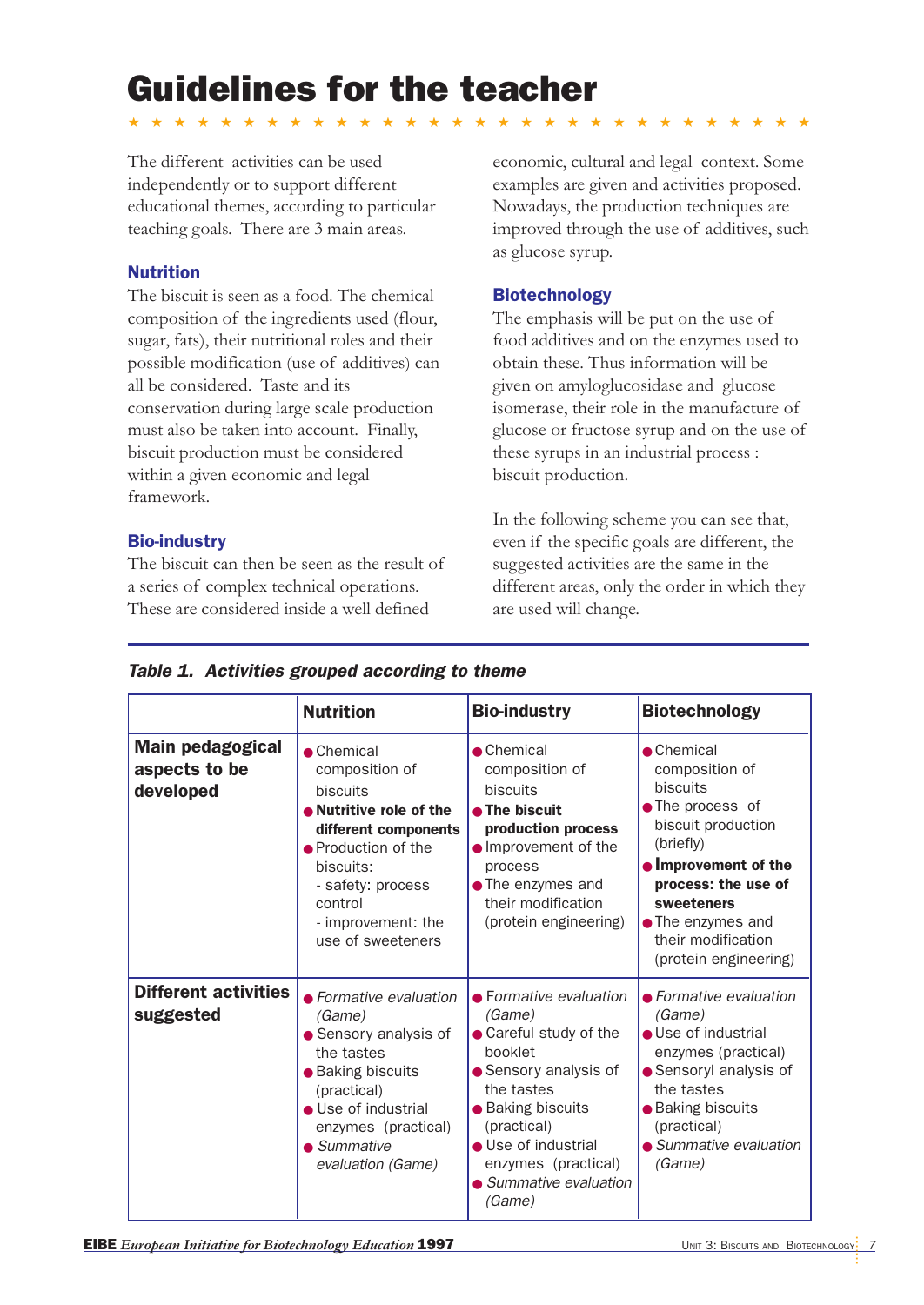# The secret of biscuits

★★★★★★★★★★★★★★★★★★★★★★★★★★★★★★

# Some history

Although industrial biscuit manufacture began only in the 19th century, cakes and biscuits have been known for approximately 10 000 years. A 'porridge' of cereals was then cooked in an oven and became the first preserved food.

Cooking in the oven became general practice in the Middle Ages and various fats, sugars and salt were mixed with cereals: thus, with time, different biscuits and cakes originated.

Until the 18th century, these cakes and biscuits were a delicacy, the privilege of favoured classes: the nobles and bourgeois. It was noticed that some biscuits, those with a low fat content, kept well and for this reason they were prepared for naval expeditions and the army. Thus, the biscuit was recognised as both a delicacy and a useful food.

In the 19th century, biscuit production was mechanised. The first industrial manufacture of biscuits was by Carr in Carlisle in the United Kingdom. By 1860, Great Britain exported its dry biscuits to all its colonies as well to all those countries where people drank tea. On the continent, great manufacturing companies were also created: Lazzaroni in Italy, Beukaler and Delacre in Belgium, Kambly in Switzerland, Balsen in Germany, Lefèvre Utile (LU), Biscuiterie Nantaise (BN) and Belin in France.

There was a tendency for small businesses to amalgamate, and after the second world war, biscuit production was carried out by a number of independent companies and large multinational agro-food companies. Diversification of products is necessary to prevent stagnation of the market, to

decrease production costs and to incorporate new technological developments. The utilisation of new ingredients that have been produced by biotechnology (e.g. glucose and lactose syrups, flour modified by the action of enzymes) are trends in this direction.

# What's in a biscuit?

### Flour

There are different qualities of flour, each containing different amounts of proteins. The main flour proteins are glutens, which have elastic and plastic qualities. In biscuit making, flour with a low protein content is preferred; biscuits made with it have a better texture. In addition, fine flour is preferable to coarse flour because it absorbs water when the biscuits are made.

### Fat

Fat contributes to the colour, the taste and the texture of biscuits. Fat prevents too much water from being absorbed by the biscuit dough. Consequently the proteins swell up less and the dough is less elastic: it therefore shrinks less after it has been shaped into biscuits. Fat also helps to improve the taste and texture of the biscuit.

### Raising agents

Raising agents are often added to biscuit dough. They react chemically, releasing small bubbles of carbon dioxide, which are trapped in the dough, making it rise. Examples of raising agents include ammonium carbonate, ammonium bicarbonate and sodium hydrogen carbonate (sodium bicarbonate).

### Milk

Milk may replace water in some biscuit recipes. It moistens and adds protein to the dough.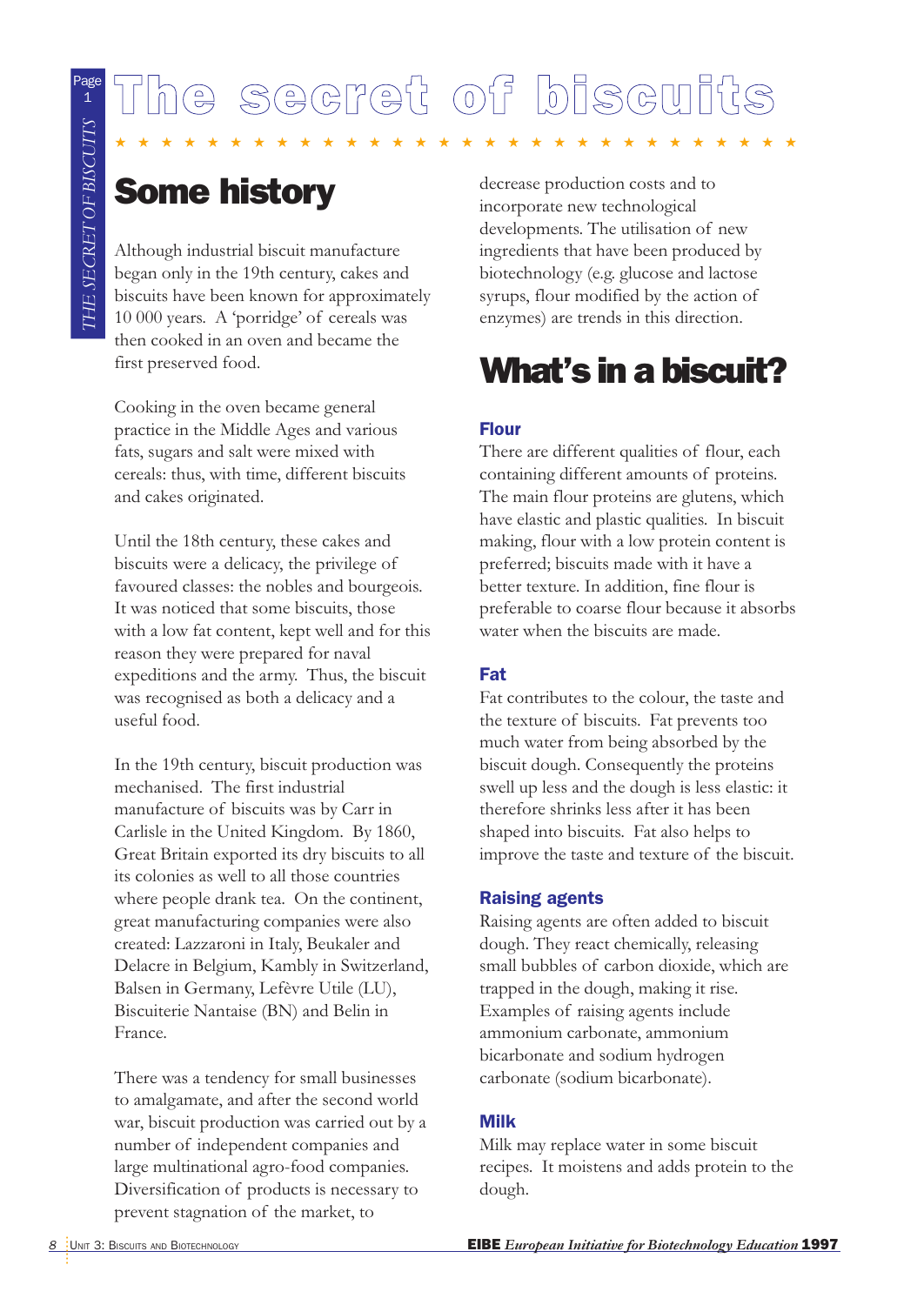### Eggs

Eggs act as binding agents; they add flavour, colour and protein to biscuits. Air, incorporated into beaten eggs, lightens the dough.

### Sugar

In traditional biscuit recipes sucrose ('ordinary' sugar) is used. However, other sweeteners are beginning to replace sucrose. Sugars affect the colour, taste and appearance of the biscuit mixture and finished product. They also help to preserve the biscuits.

### **Cooking**

During cooking the dough is heated. Carbon dioxide is released by the raising agents and trapped within the dough. This makes the dough expand. Initially, enzymes catalyse various reactions in the dough, especially the breakdown of starch to sugar. As the temperature rises, proteins in the dough (including enzymes) are partly or wholly decomposed. The structure of starch is changed by heating, making it easier to digest. Any microorganisms in the dough are killed. Sugars and proteins react together, enhancing the flavour and colour of the biscuits.

### Recipe for Petit Beurre

| Flour                    | 100 g           |
|--------------------------|-----------------|
| Sugar                    | 30 g            |
| Fat                      | 15 <sub>g</sub> |
| Raising agents           | 1 <sub>g</sub>  |
| Water                    | as necessary    |
| Flavouring and colouring |                 |

# Biscuit Processing



Page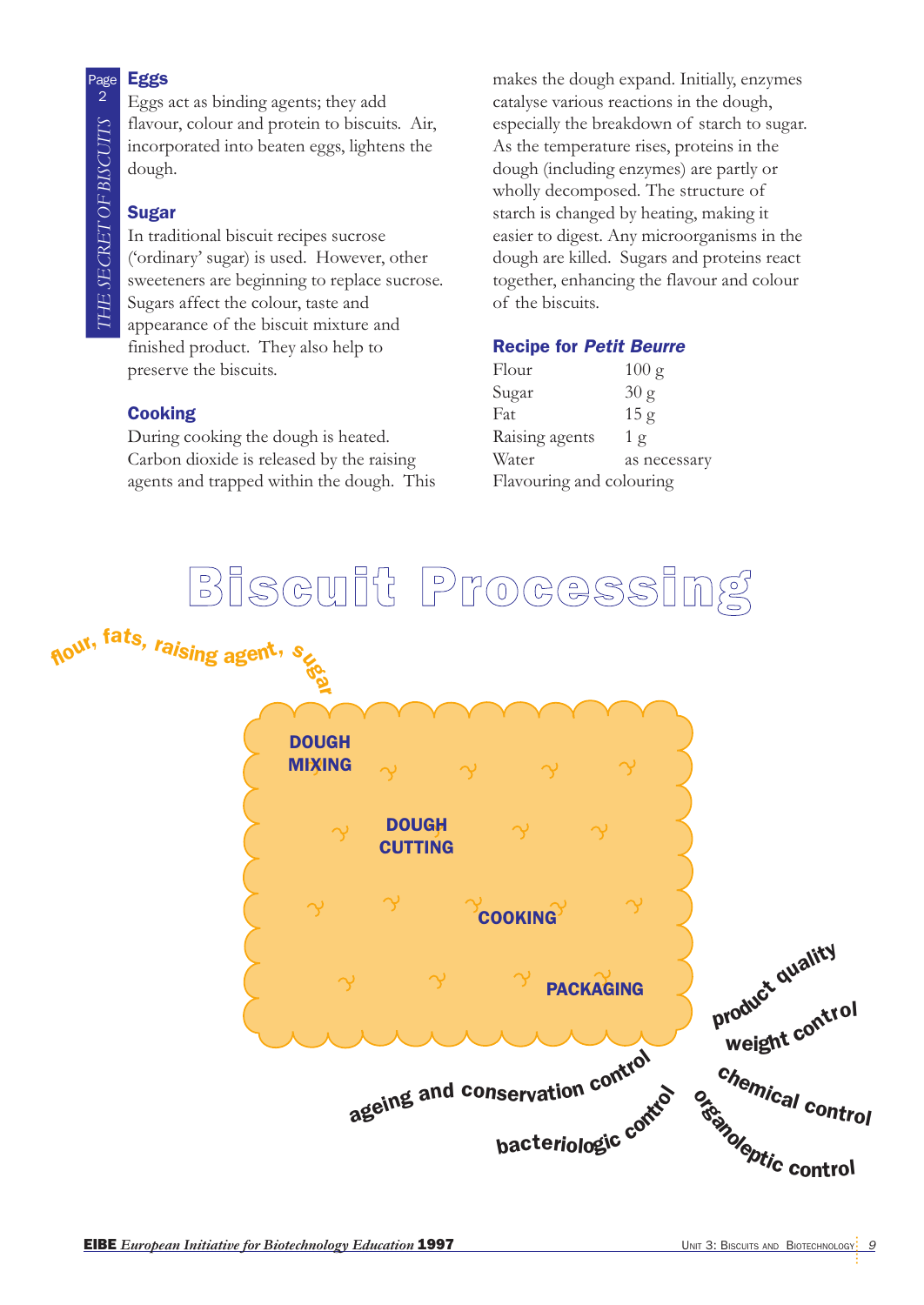# <sup>3</sup> Sweetener production

### Sugars from starch

During the Napoleonic wars, Europe was isolated from its major sources of cane sugar in the tropics. In 1811 German chemists succeeded in producing sugar by breaking down starch with acid, this process was adopted in several countries and used until the introduction of sugar beet into European farming. In World War II a milder enzymatic method of converting starch to sugars was developed, this had the advantage that the sugar it yielded lacked the bitter compounds that were characteristic of the product from acid treatment.

Enzyme treatment is now a major way of producing sweeteners, including syrups derived from sucrose or starch containing mixtures of glucose, maltose, fructose and other sugars. High fructose syrup (HFS) from corn (maize) starch has now eclipsed sucrose as the major sweetener used in the US food industry. More than eight million tons of HFS are sold annually, although the production and use of HFS in the countries of the European Union has been limited by quotas intended to protect European sugar beet growers.

### High Fructose Syrup

To make HFS, the starch is converted to syrup by several amylase enzymes, which are used in three distinct stages:

### **Liquefaction**

Starch is obtained as a by-product after valuable oil and protein have been extracted from maize. The starch solution is boiled and treated with α-amylase, an enzyme from *Bacillus*. This treatement gelatinises and dissolves the starch and starts to break it down. The partially-degraded starch molecules are known as dextrins.

### **Saccharification**

Depending on the carbohydrate composition required in the finished product a cocktail of various fungal enzymes is then added to the dextrins. For syrups with a high glucose content a mixture of  $β$ -amylase or pullulanase with amyloglucosidase is used. Over 1-3 days these enzymes break down the dextrins progressively to glucose. Evaporation of water yields a viscous glucose syrup.

### **Isomerisation**

Glucose shares its chemical composition with fructose but has a different molecular

### Enzymes used for the production of sweeteners from starch

Starches are made from glucose units linked to form either a linear polymer called amylose or a branched polymer called amylopectin. Glucose units in both types of polymer are linked by  $\alpha$ -1,4 bonds; the side branches in amylopectin are linked by  $\alpha$ -1,6 bonds. Both amylose and amylopectin are broken down by extra-cellular amylases that are produced by many kinds of organisms, including bacteria and fungi. These different enzymes act in different ways:

- $\alpha$ -amylase hydrolyses  $\alpha$ -1,4 bonds in glucose polymers, but only within chains, yielding shorter chains (dextrins). Obtained commercially from bacteria (e.g. Bacillus spp.).
- $\beta$ -amylase hydrolyses α-l,4 bonds in glucose polymers, breaking off successive maltose units from the (non-reducing) ends of the chains. Cannot bypass  $\alpha$ -I,6 bonds. Obtained commercially from barley and malt.
- **amyloglucosidase** breaks  $\alpha$ -1,4 bonds, cleaving glucose units progressively from the (non reducing) ends of the chains. Also hydrolyses  $\alpha$ -1,6 bonds, but only slowly. Obtained commercially from the fungi Aspergillus spp. and Rhizopus oryzae.
- **pullulanase** hydrolyses α-l, 6 bonds. Obtained commercially from the bacteria *Bacillus* acidopullulyticus and Klebsiella pneumoniae.
- glucose isomerase (more properly known as xylose isomerase) transforms glucose into its sweeter-tasting isomer, fructose. Obtained commercially from Streptomyces murinus. Usually used in an immobilised form.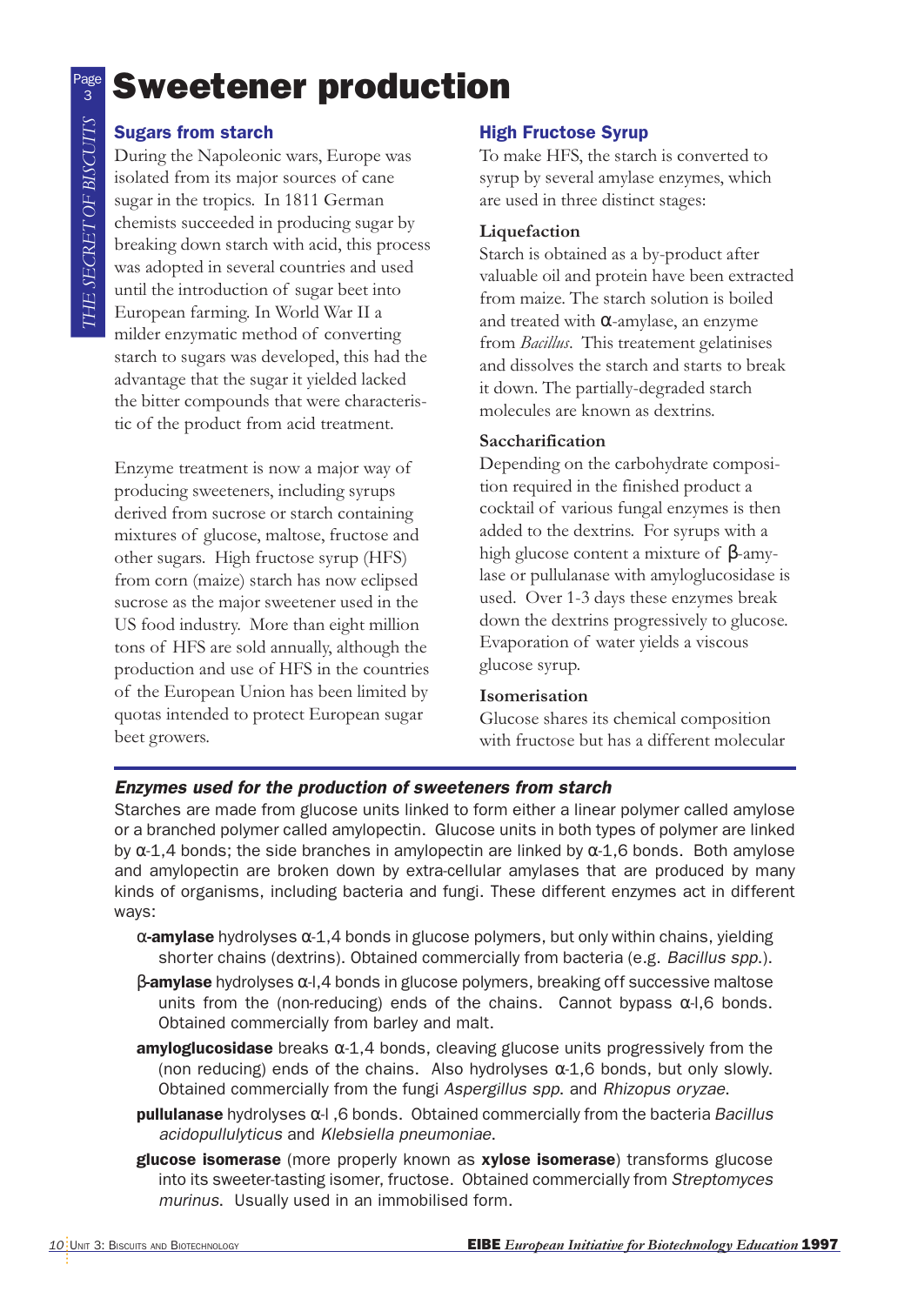structure. This makes glucose about half as sweet as fructose. The enzyme glucose isomerase converts glucose to fructose, thereby increasing the sweetness of the syrup. Immobilised glucose isomerase is packed into a column and glucose syrup, heated to 60 ˚C, is passed continuously over it. At this temperature, the glucose syrup has a low viscosity, microbial spoilage is prevented and conversion occurs swiftly. Typical HFS has a dissolved sugar composition of 42% fructose and 53% glucose (the remainder being other sugars). Should syrups with a greater fructose content be required, glucose can be separated from the liquid leaving the column. This sugar can be re-cycled over the enzyme column to achieve a greater overall conversion rate.

### Improved enzymes

Over the last 25 years much research has been directed towards finding better enzymes for HFS production. In 1974 the Danish company Novo (now Novo Nordisk) introduced a bacterial α-amylase from *Bacillus lichenifomis* that catalysed the breakdown of starch at 100˚C or more. This led to significant improvements in the initial liquefaction process. A diverse range of dextrin-degrading enzymes has also become available to satisfy the demand for specialised sugar syrups e.g. for baby food, diabetic confectionery or for use in brewing and winemaking. These developments have resulted from careful selection of microorganisms that produce the enzymes. Finding the ideal production strain takes many years however, and is largely a matter of luck, the chances are that a microbe with one attribute in its favour will lack another equally important characteristic. Modern molecular biology has started to reduce this dependence upon trial-and-error.

### **Modified microbe**

*Bacillus stearothermophilus* produces an αamylase which is well-suited to sugar syrup production. Unfortunately, this species makes only small amounts of the desirable enzyme. Several copies of the appropriate gene were transferred into a closely-related species, *Bacillus subtilis*, enabling commercial production of the superior enzyme. After

extensive safety tests, this amylase became the second enzyme in the world (after chymosin) from a genetically-modified organism to be approved for food processing in the USA.

### A designer enzyme

At the relatively high temperatures (60 ˚C) used in immobilised enzyme columns, glucose isomerase rapidly becomes inactive. Typically enzyme activity halves every 55 days, so that after several months the expensive enzyme has to be replaced. In 1986, Royal Gist brocades in the Netherlands in co-operation with Plant Genetic Systems of Belgium initiated an ambitious research programme to improve the stability of glucose isomerase. The research team first sought to understand the reasons for the decline in enzyme activity.

### **Stronger links**

Careful examination of crystals of the enzyme revealed its structure. Glucose isomerase was found to consist of four identical subunits, joined together by rather fragile bonds. At raised temperatures the protein broke apart at these bonds and linked instead to glucose molecules in the syrup as they passed through the column. This explained the inactivation of the enzyme.

Further investigations showed that of the many hundreds of amino acid residues making up glucose isomerase, just two were responsible for the weak links. By substituting these amino acids with others that bound more tightly to their neighbours, the protein 'engineers' were able to produce a more stable enzyme. This was done by altering a small section of the DNA that coded for glucose isomerase, so that one out of the 20 lysine residues in each sub-unit of the protein was replaced by an arginine residue.

The improved glucose isomerase has a halflife that is roughly double that of the original form. This results in a doubled productivity in the enzyme column. In addition, at higher temperatures, a greater proportion of fructose is formed; so the new enzyme may therefore permit one step production of HFS at very high temperatures.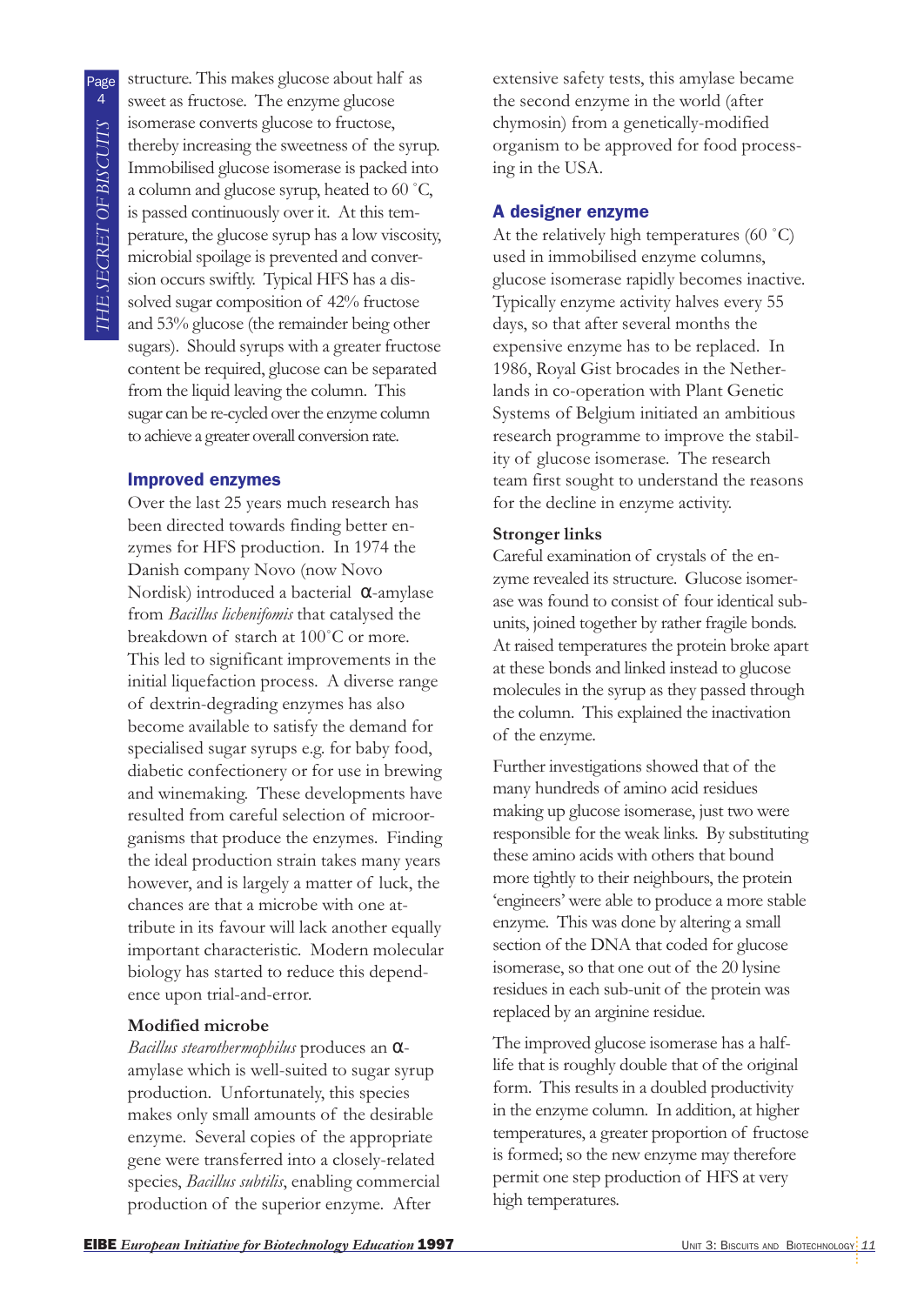# Food biotechnology

### Regulation of novel foods and processes

Within the countries of the European Union, regulations have been proposed to cover the use of novel foods or food ingredients. In particular, the regulations will apply to modified or new molecules, to any products that have not previously been eaten by humans to a significant degree, to genetically-modified organisms and their products, and to novel processing methods.

Before it can be placed on the market, the proposed regulations demand that a novel food or ingredient:

- is safe for the consumer when eaten at the foreseeable levels of use;
- is not presented in such a way as to mislead the consumer;
- does not differ from a food or ingredient that it replaces in such a way that its foreseeable consumption is nutritionally disadvantageous to the consumer.

Under the regulations, when a company wishes to place a novel food or ingredient on the market, it must first apply to the responsible authority (e.g the Ministry of Agriculture) in the country where the product is to be marketed for the first time. The application must demonstrate that the three criteria listed above have been complied with. Within 90 days, the authority will either accept or reject the application. This period may be extended if the regulatory authority requests additional information from the applicant.

### Points to consider

- 1. What tests do you think should be carried out to ensure the safety of novel food ingredients (such as sweeteners)?
- 2. Should novel foods and/or foods in which novel processes have been used be labelled? Is labelling enough, or do consumers need to know more to make informed choices (if so, what should they be told)?
- 3. Should the process of novel food production be regulated (as is proposed in the European Union) or merely the product of novel processes (as is done in the USA)?
- 4. Should manufacturers be obliged to demonstrate a need for novel foods and processes, and if so, how could they be asked to demonstrate this need?
- 5. What consideration, if any, should be made of the effects of novel methods on traditional food production processes?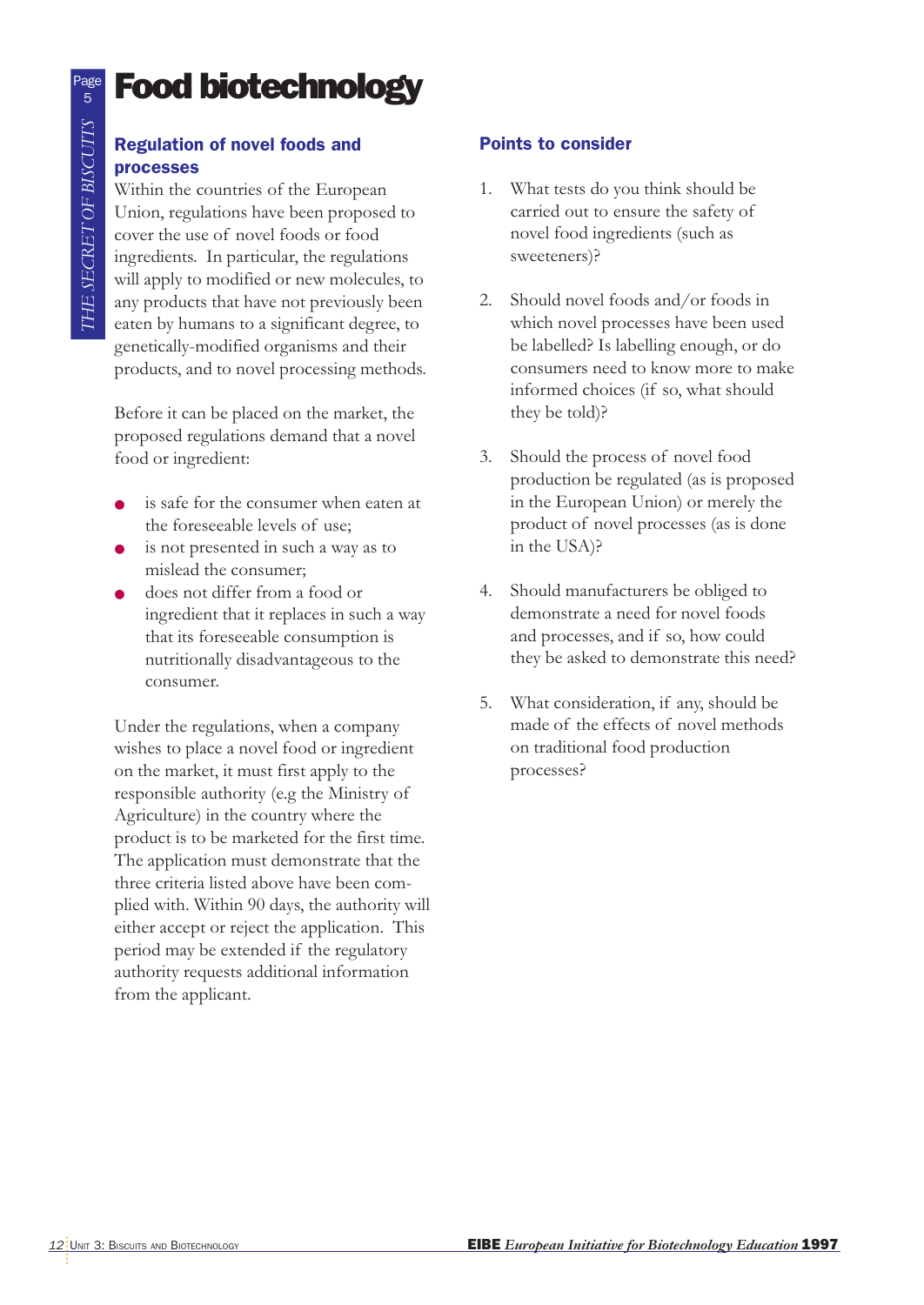# **EXAMPLE AND THE EUROPEAN INITIATIVE FOR AND BIOTECHNOLOGY ENERGY AND BIOTECHNOLOGY IN A SUBSERVIEW CONSULTABLE AND A SUBSERVIEW CONSULTABLE AND A SUBSERVIEW CONSULTABLE AND A SUBSERVIEW CONSULTABLE AND A SUBSERVIEW CONSUL**

★★★★★★★★★★★★★★★★★★★★★★★★★★★★★★

have had access to biscuits in his day? Yes, in fact the industrial production of biscuits began in Sherlock Holmes' time (see The Secret

of Biscuits, page 1).

Is it accurate to assume that Holmes would

### What might Sherlock Holmes detect while studying this biscuit?

The presence of poison if there is any.... but how? by its taste? The methods used for its manufacture.



### Do these questions correspond to those we might ask today?

Our questions are different... and we have a lot more answers, we know much more.

### Why are our questions different today?

We have a better understanding of things. We have different methods of investigation. Our society is different : more closely linked to science and technology.

### What kind of questions might we ask today? What is the modern version of the 'biscuit secret'?

This will depend on the chosen teaching emphasis; nutritional, bioindustrial or biotechnological.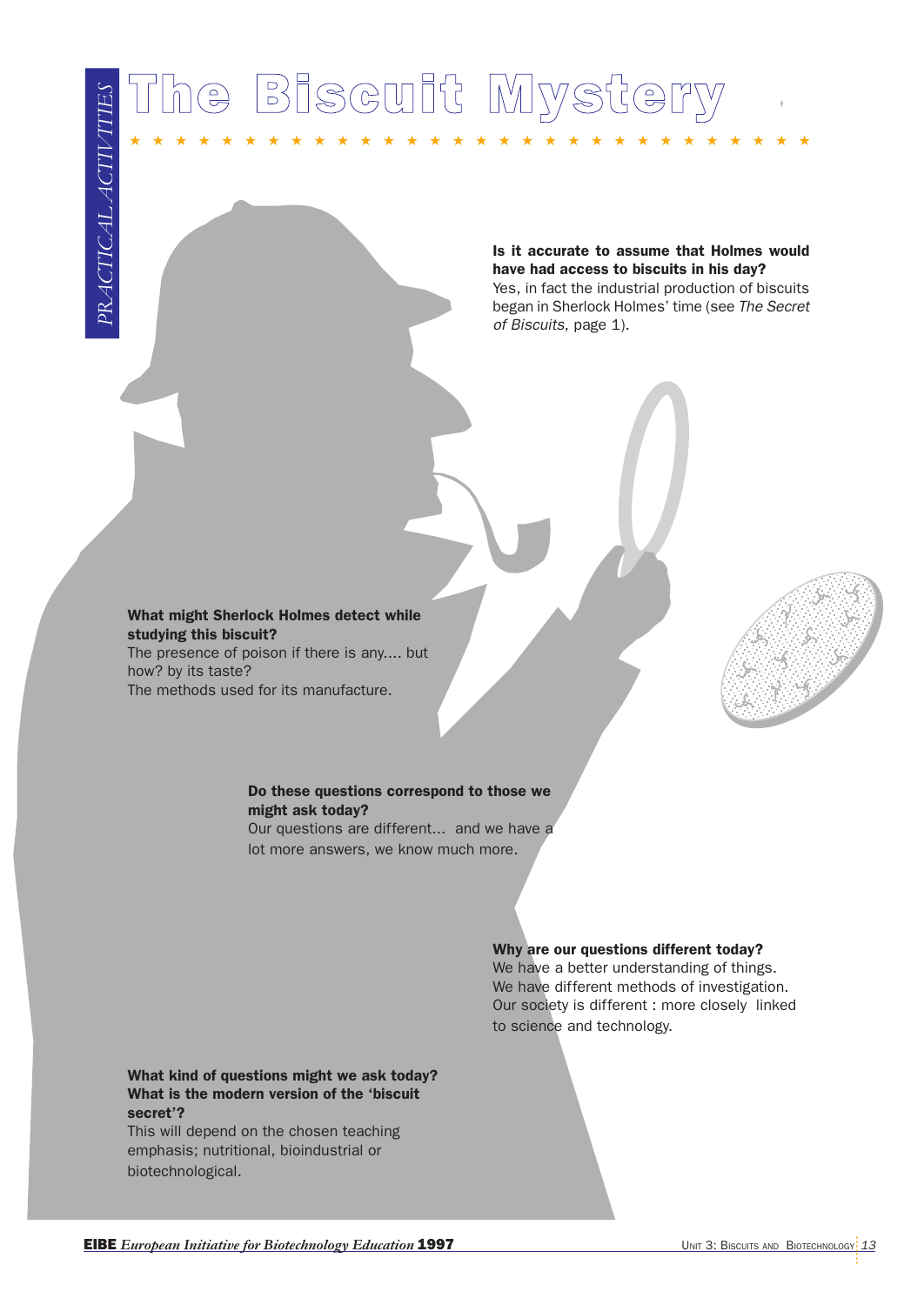# The Biscuit Quiz

 $AGIIVITY 1~~Teaches~notes$ *ACTIVITY 1 Teacher's notes*



★★★★★★★★★★★★★★★★★★★★★★★★★★★★★★

### Notes for the teacher

The game aims to allow either a formative or summative evaluation of the students' knowledge. The spirit of competition between groups of students will be a useful auxiliary in obtaining the students' interest.

The **formative evaluation**, made at the beginning of some sequences, allows the evaluation of the prerequisite of the students on the chosen theme.

The **summative evaluation**, made at the end, allows an assessment of their knowledge.

Whatever the chosen function of the game, the teacher will have selected the most appropriate questions. In a summative evaluation, this selection may be done at the end of the sequence: one may also specify again in what sense the questions are connected with the chosen pedagogical goals.

Some of the proposed questions are based on knowledge (the answers are in the booklet *The Secrets of Biscuits*), while others are open to debate.

The students are divided into 2 or 4 teams which take turns answering questions

drawn at random. The answers are verified by the group under the teacher's guidance. Teams win points for a correct answer, which allows them to put on a pawn on a chess board. Each team begins on a different side of the board. The winning team is the first to reach the opposite side of the board.

The speed with which the questions are answered and the amount of help needed will be an indication for the teacher of the subjects on which to base future lectures in order to reach the pedagogical goals. The role of the teacher is particularly important both as the game referee and in general present ation.

### **Materials**

*The Secrets of Biscuit* booklet Pawns (biscuit shaped) Question cards (with difficulty levels increasing from 1 to 5) Chess board (photo)copied on to overhead transparencies Overhead projector Pens, non-permanent Timer Biscuits for the winners.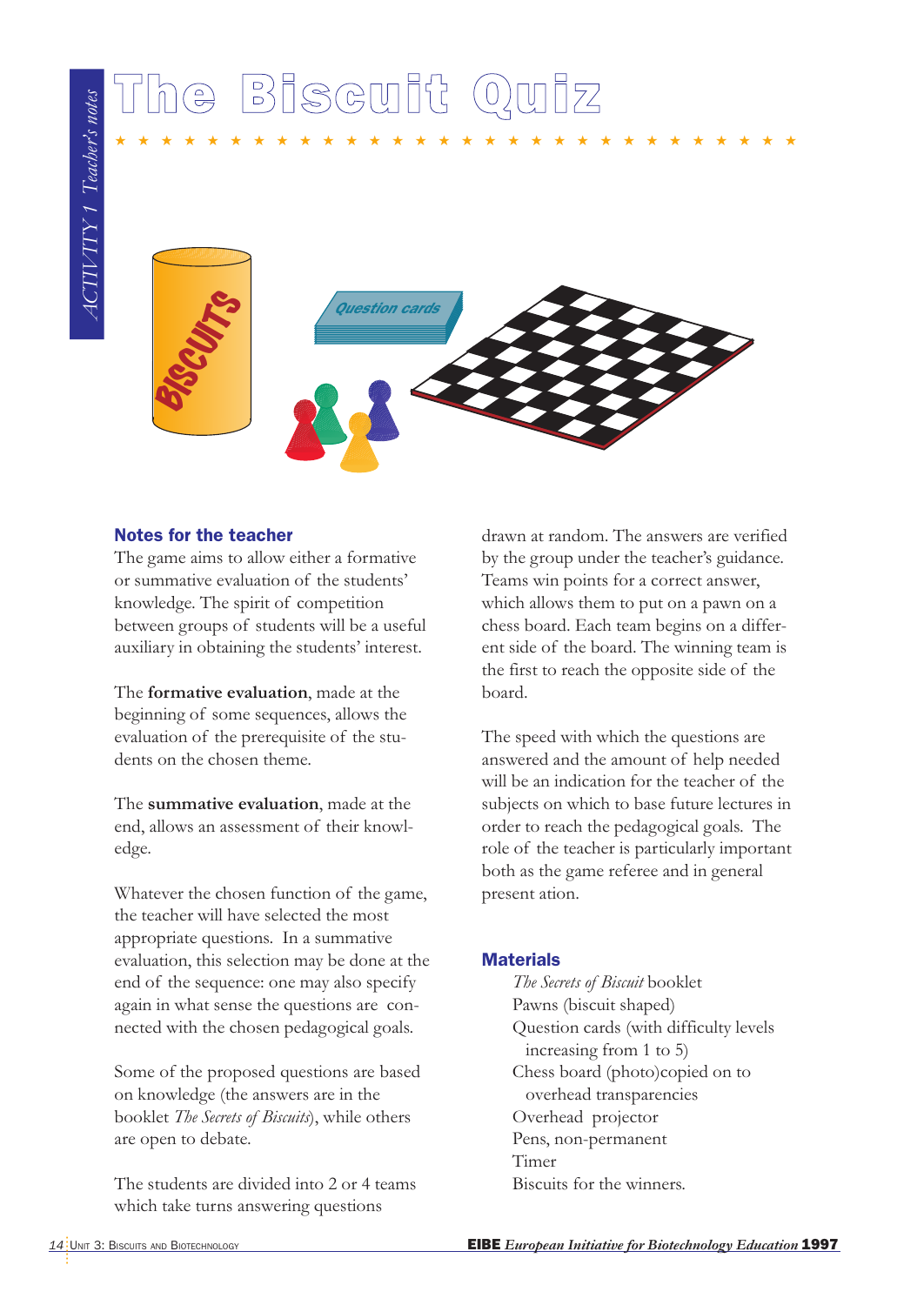# The Biscuit Quiz



★★★★★★★★★★★★★★★★★★★★★★★★★★★★★★

### **Instructions**

- 1. Organise 2 or 4 teams of players.
- 2. Choose one side of the board and one pawn for each team. The aim is for the pawn to reach the opposite side of the board first.
- 4. Take turns for each team to draw a card .
- 5. After a set time for discussion, one person (take turns) should then answer the question to the whole group.
- 6. As a group, decide whether or not the answer is correct, awards points and move the pawn accordingly.
- 7. Two pawns may not occupy the same square; one has to go around the other.
- 8. The team which reaches the other side of the board first wins the game ....... and the biscuits!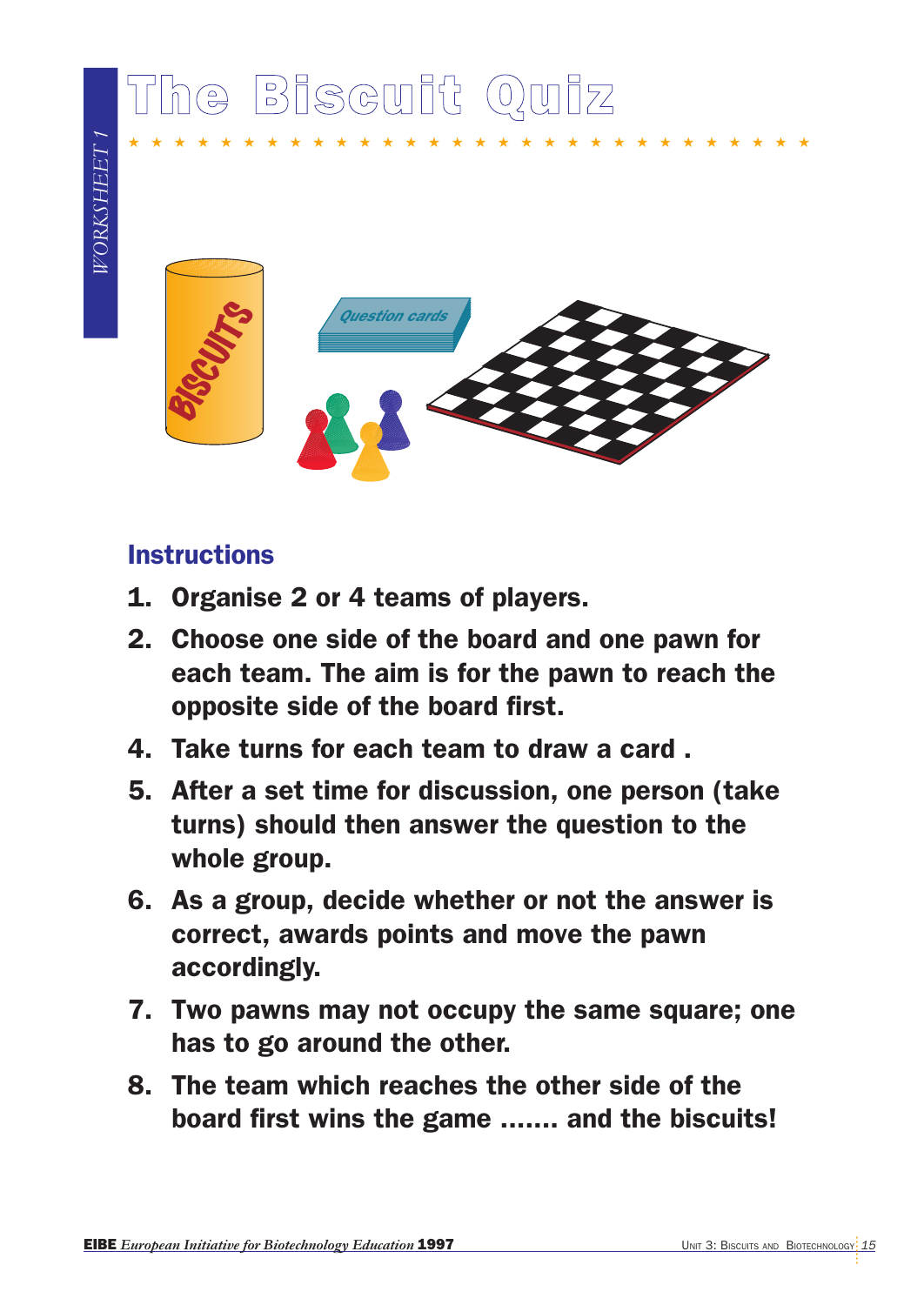# A Spot of Sensory **Analysis - the taste of sugar**

- 1 6 salty solutions
- 6 12 sweet sucrose solutions
- 13 18 sour solutions
- 19 24 sweet fructose solutions
- 25 30 bitter solutions

| <b>Notes for the teacher</b>                                                                                                                                                                                                                                                                                               |                                           |                   | The recommended numbering and order of                                               |                          |
|----------------------------------------------------------------------------------------------------------------------------------------------------------------------------------------------------------------------------------------------------------------------------------------------------------------------------|-------------------------------------------|-------------------|--------------------------------------------------------------------------------------|--------------------------|
| To demonstrate pure tastes simple solutions                                                                                                                                                                                                                                                                                |                                           | taste is :        |                                                                                      |                          |
| of sucrose, tartaric acid (or citric acid),<br>sodium chloride and quinine sulfate (or                                                                                                                                                                                                                                     |                                           |                   | $1 - 6$<br>salty solutions                                                           |                          |
| another quinine salt, even crystallised                                                                                                                                                                                                                                                                                    |                                           |                   | $6 - 12$<br>$13 - 18$<br>sour solutions                                              | sweet sucrose solutions  |
| caffeine) should be used. For the purpose                                                                                                                                                                                                                                                                                  |                                           |                   | $19 - 24$                                                                            | sweet fructose solutions |
| of this teaching unit a second sweet sub-                                                                                                                                                                                                                                                                                  |                                           |                   | bitter solutions<br>$25 - 30$                                                        |                          |
| stance is added to compare its sweetness to                                                                                                                                                                                                                                                                                |                                           |                   |                                                                                      |                          |
| that of sucrose at the same concentration.                                                                                                                                                                                                                                                                                 |                                           |                   | For each series, the solutions should be<br>tasted in increasing order of concentra- |                          |
| First prepare the reference solutions at the                                                                                                                                                                                                                                                                               |                                           |                   | tion, in approximately 15 cm <sup>3</sup> aliquots. The                              |                          |
|                                                                                                                                                                                                                                                                                                                            | concentrations indicated in Table 2, then |                   | temperature of the solutions tasted should                                           |                          |
| serial dilutions (1 volume of the previous                                                                                                                                                                                                                                                                                 |                                           |                   | be about 20 °C.                                                                      |                          |
| solution plus 1 volume of water) of these.                                                                                                                                                                                                                                                                                 |                                           |                   | Note: It is better to finish with the series                                         |                          |
| The water used in the preparation of the<br>different solutions should be flavourless,                                                                                                                                                                                                                                     |                                           |                   | of bitter solutions, as this taste is the most                                       |                          |
| flat, odourless and of comparable purity to                                                                                                                                                                                                                                                                                |                                           |                   | persistent in the mouth.                                                             |                          |
| distilled water. All concentrations are                                                                                                                                                                                                                                                                                    |                                           |                   |                                                                                      |                          |
|                                                                                                                                                                                                                                                                                                                            |                                           |                   |                                                                                      |                          |
|                                                                                                                                                                                                                                                                                                                            |                                           |                   |                                                                                      |                          |
| expressed in grams per litre (g.dm <sup>-3</sup> ).<br>The students should taste each flavour in a<br>series of solutions of increasing concentra-<br>tion. If each solution is designated by a<br>number, the taste tests can be carried out<br>'blind'.<br>Table 2. Preparation of stock solutions for sensory analysis. | <b>Sweet</b>                              | <b>Sour</b>       | <b>Salt</b>                                                                          | <b>Bitter</b>            |
|                                                                                                                                                                                                                                                                                                                            | Sucrose                                   | Tartaric          | Sodium                                                                               | Quinine                  |
|                                                                                                                                                                                                                                                                                                                            | or fructose                               | acid              | chloride                                                                             | hydrochloride            |
|                                                                                                                                                                                                                                                                                                                            | $g.dm-3$                                  | g.dm <sup>3</sup> | g.dm <sup>3</sup>                                                                    | g.dm <sup>3</sup>        |
| Reference solution                                                                                                                                                                                                                                                                                                         | 16                                        | $\overline{2}$    | 6                                                                                    | 0.02                     |
| Dilution I                                                                                                                                                                                                                                                                                                                 | 8                                         | 1                 | 3                                                                                    | 0.01                     |
| Dilution II                                                                                                                                                                                                                                                                                                                | 4                                         | 0.5               | 1.5                                                                                  | 0.005                    |
| Dilution III                                                                                                                                                                                                                                                                                                               | $\overline{2}$                            | 0.25              | 0.75                                                                                 | 0.0025                   |
|                                                                                                                                                                                                                                                                                                                            | 1                                         | 0.12              | 0.037                                                                                | 0.0012                   |
| Dilution IV<br>Dilution V                                                                                                                                                                                                                                                                                                  | 0.5                                       | 0.06              | 0.018                                                                                | 0.0006                   |

### Table 2. Preparation of stock solutions for sensory analysis.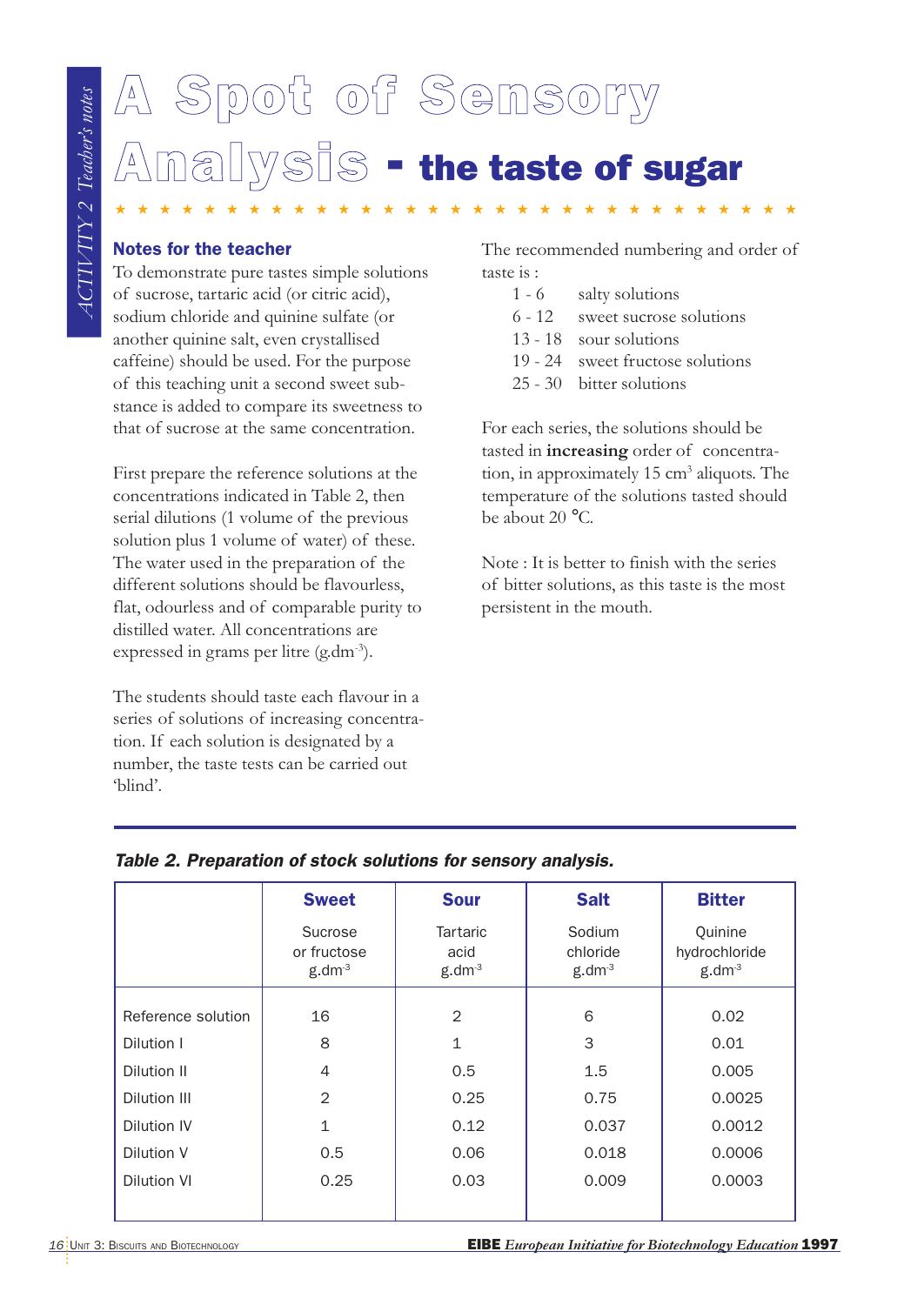# A Spot of Sensory **IVSIS** - the taste of sugar

★★★★★★★★★★★★★★★★★★★★★★★★★★★★★★★

### Sensory analysis

Sensory analysis, not to be confused with simple tasting, is a scientific technique which allows the measurement of certain characteristics of food products, including taste and smell. The sense of taste, through receptors (papillae) located on the tongue, makes it possible to detect flavour. The sense of smell, a much richer perception than that of taste, includes two aspects: volatile molecules find their way to a sensitive region of the nasal mucous membrane, either directly through the nose, or by the retronasal passage when the product is in the mouth. When eating it is often difficult to separate gustatory and olfactory perceptions.

*Sweet*, due to substances known as *sweeteners* is considered to be a pleasant flavour; it is often sought out and chosen over other flavours. Both traditional and modern food products require sweeteners, either in a natural form (a sugar of plant origin), or in the form of an artificial substance (e.g. aspartame). The choice of a sweetener to be used in the manufacture of a food product is the result of a compromise between certain criteria: flavour, degree of sweetness, technology (for example aspartame can not be heated), cost and toxicity.

### Perception of taste

Different types of taste papillae can be distinguished according to their shape. Each papilla consists of several hundred taste buds which are made up of about ten cells sensitive to flavoured substances (taste cells), as well as other cell types. Thus we have in all six hundred thousand sensitive cells at our disposition! Their replacement is rapid: the turn over time of the entire taste cell population is four days. They are connected to nerve endings and have fibrils which poke out into a little mucus-filled depression and intercept flavoured molecules.

The taste papillae do not all play an identical role in the perception of flavours. Similarly, any one taste bud is not specialised in a single taste: some of them have the ability to detect simultaneously sweet, sour and bitter, while other perceive only two of these, or even only a single one. Some of them are especially sensitive to bitter. Of a sample of 125 papillae: 79 are sensitive to sweet (including three which detect only sweet), 71 to bitter and 91 to sour (of which twelve detect only sour).

The full explanation of the taste sensation is not entirely known. The membrane containing the taste cells is thought to be equipped with specific receptors for the different flavoured molecules. There are believed, for example, to be several different types of lingual receptors for sweet flavours, such that an individual can be genetically more or less sensitive to different sweeteners.

The information resulting from the excitation of taste cells is transmitted to the brain via three cranial nerves. Inside the brain, the sensory nerve fibres associated with taste end at the receptor centre for taste, where conscious perception occurs: the perception of our senses is not the 'raw data' collected by the appropriate sensors, but the interpretation of these by the brain. Although it may be possible to define a standard individual with respect to vision, the same is not true for the senses of taste and smell, for which large variations exist. The tongue is constantly moistened by saliva, which is necessary for taste: a sub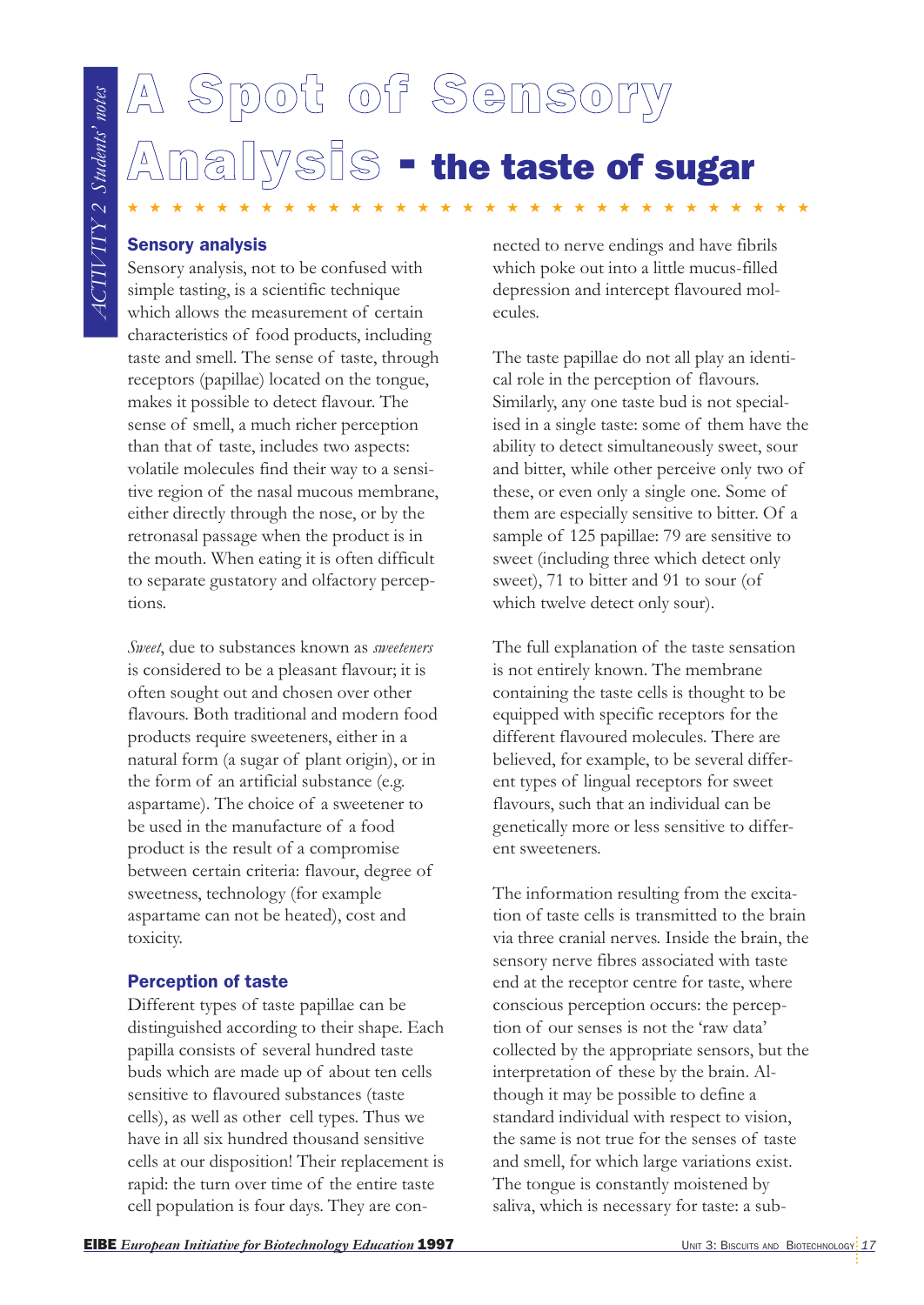stance can only be tasted if it is soluble in the liquid phase of food and saliva. Saliva is secreted continuously and kept at a constant base level. However, eating triggers increased secretion to varying extents depending on the taste of the food: secretion is greater and more fluid for sour and bitter substances than for sweet or more neutral substances. It actually appears that more highly flavoured foods cause greater salivation.

### The elementary tastes

Since the end of the XIXth century, the hypothesis has been accepted that the tongue's sensors perceive only four elementary tastes and that these are localised: sweet is perceived by the papillae located at the tip of the tongue, bitter by those at the back of the tongue, salt at the front edges and sour along the edges at the back of the tongue. It is now considered that this 'classical' theory of taste is not sufficiently comprehensive. Nevertheless, until new results, validated by the scientific community, become available, it will remain the foundation on which to base sensory analysis.

All tastes, whether pure or part of a mixture, can be classified into four categories: sweet, sour, salt or bitter, corresponding to the qualities of sweetness, sourness, saltiness or bitterness. A single substance may have just one of these tastes, or may exhibit several different elementary tastes simultaneously, or sometimes successively. All combinations are possible, in varying concentrations, and a good familiarity with the elementary tastes, as well as a degree of analytical effort, are required to define complex mixtures.

When a liquid is tasted containing dissolved substances with the four elementary tastes, they are not perceived simultaneously. The different tastes are said to have different reaction or excitation times. Moreover, they develop differently in the mouth. The sweet taste, for example of a 10 g.dm<sup>-3</sup> solution of crystallised sugar, occurs immediately, as soon as it comes into contact with the

tongue; the reaction is virtually instantaneous. The intensity of the sweet flavour reaches a maximum within two seconds, then decreases progressively to almost disappear after about ten seconds. Salt and sour are also perceived quickly, but these persist longer. The taste 'bitter', on the other hand, develops slowly but increases and remains in the mouth for a long time after the liquid has been removed. The flavours of glutamic acid and succinic acid, simultaneously salt and bitter, persist in the mouth and give a mixture a pleasant character. These differences in perception are thought to be due in part to the fact that the different tastes are perceived by different regions of the tongue, as previously explained. Also, the fact that papillae sensitive to sweet and salt appear at the surface of the tongue while those sensitive to bitter are found further from the surface, may explain bitter aftertastes.

A large part of the surface of the tongue is insensitive: if a drop of a flavoured liquid is carefully placed there, nothing is sensed, until such time as movement of the tongue and diffusion in saliva causes the flavoured substance to come into contact with the part of the tongue where papillae are located. It is important to note that in the mouth true tastes are principally perceived by the tongue. The lips, cheeks, soft palate and epiglottis of an adult have very few papillae and perceive mainly thermal and tactile sensations. One sometimes has the impression that the lips and the back of the throat react to strong sweetness and bitterness. In reality, a flavour on the lips is only perceived when the tongue is brought into contact with them, and it is possible that the considerable stimulation of the pharynx which occurs when eating causes the localisation there of the sensations perceived by the tongue at the time of swallowing.

### Acuteness of taste

The sensitivity of different people to different tastes, which has been established using methods which can be compared reliably, appears to be extremely variable.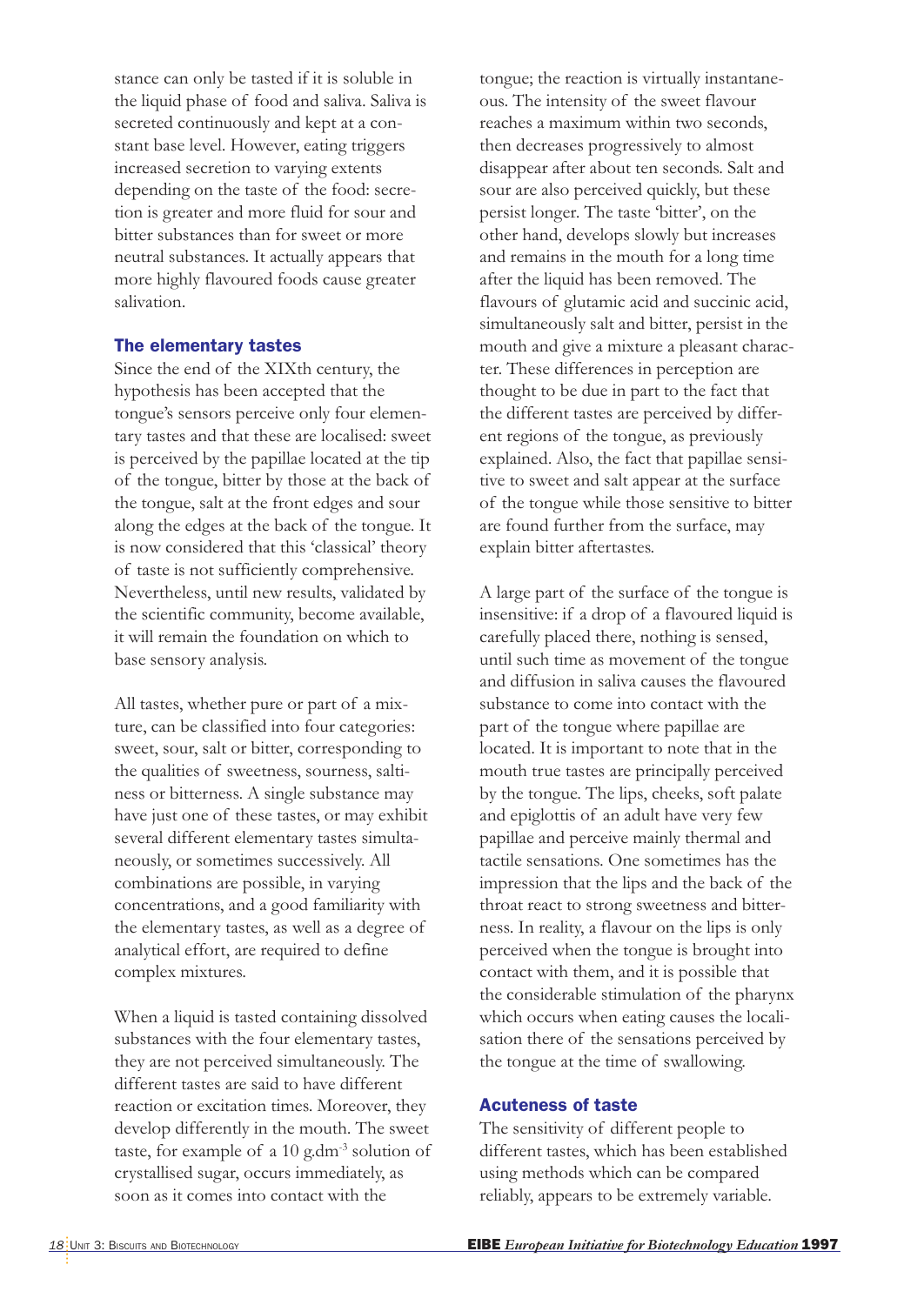Although ageusia, a disease characterised by a total inability to detect flavours, is rare, hypogeusia, or diminished sensitivity to taste, is more common, particularly in the case of sweetness.

Attempts have been made to measure taste but are relatively unconvincing since flavours are not additive and disguise each other. However, research into the thresholds of sensitivity to the different elementary tastes in a group of tasters, can be very revealing. The principle is simple: dilution of model substances (e.g. sucrose or tartaric acid) are tasted in order of increasing concentration, and for each person the minimum perceptible doses are recorded. Several protocols can be envisaged, the most interesting of which is where each flavoured solution is compared with pure water.

Acuteness of the tastes sweet and sour can differ by a factor of ten in different individuals. There are reported cases of tasters able to detect 0.5 g.dm-3 of sucrose or 0.05 g.dm-3 of tartaric acid, while others are not sensitive to 5 g.dm<sup>-3</sup> of sucrose or  $0.5$  g.dm<sup>-3</sup> of tartaric acid. Differences of a factor of two among professional tasters are common. Perceptions of salt are in somewhat better agreement, while trends in ability to detect bitter are the most irregular. The practice of tasting sharpens the perception of taste and the most experienced tasters are generally the most skilled at perceiving substances in the weakest concentrations. The existence of taste thresholds may explain certain eating habits. A person who does not sense bitter to any large extent (and who is not on a diet) will drink coffee without sugar, while another who is unable to taste sweet easily, will take three cubes of sugar.

The following table, established by Emile Peynaud, a world recognised oenologist (wine expert), shows the average results of a large number of similar tests, carried out over several years. The people tested were professionals and people interested in learning about tasting, and therefore represent a particular selection of the population. Other thresholds of perception or recognition have been published, which are clearly higher than those in this table.

### Table 3. Sensibility to the different elementary flavours

The threshold is defined as the minimum concentration perceived. The values given are distribution percentages of the people in the sample according to their perception threshold.

| <b>Sweet</b><br>(sucrose)<br>for 820 people |      | <b>Sour</b><br>(tartaric acid)<br>for 495 people |      | <b>Salt</b><br>(sodium chloride)<br>for 100 people |    | <b>Bitter</b><br>(quininesulphate)<br>for 374 people |      |
|---------------------------------------------|------|--------------------------------------------------|------|----------------------------------------------------|----|------------------------------------------------------|------|
| <b>Threshold</b><br>g.dm <sup>3</sup>       | %    | <b>Threshold</b><br>$g$ .dm $3$                  | %    | <b>Threshold</b><br>$g$ .dm $3$                    | %  | <b>Threshold</b><br>$g$ .dm <sup>-3</sup>            | %    |
| >4                                          | 4.5  | >0.2                                             | 11.8 | > 1.00                                             | 6  | >2                                                   | 23.8 |
| 4                                           | 12.3 | 0.2                                              | 38.8 | 0.50                                               | 33 | $\mathcal{D}$                                        | 27.4 |
| 2                                           | 34.6 | 0.1                                              | 21.2 | 0.25                                               | 40 | 1                                                    | 24.5 |
| 1                                           | 30.6 | 0.05                                             | 28.2 | 0.10                                               | 21 | 0.5                                                  | 24.3 |
| 0.5                                         | 18.0 |                                                  |      |                                                    |    |                                                      |      |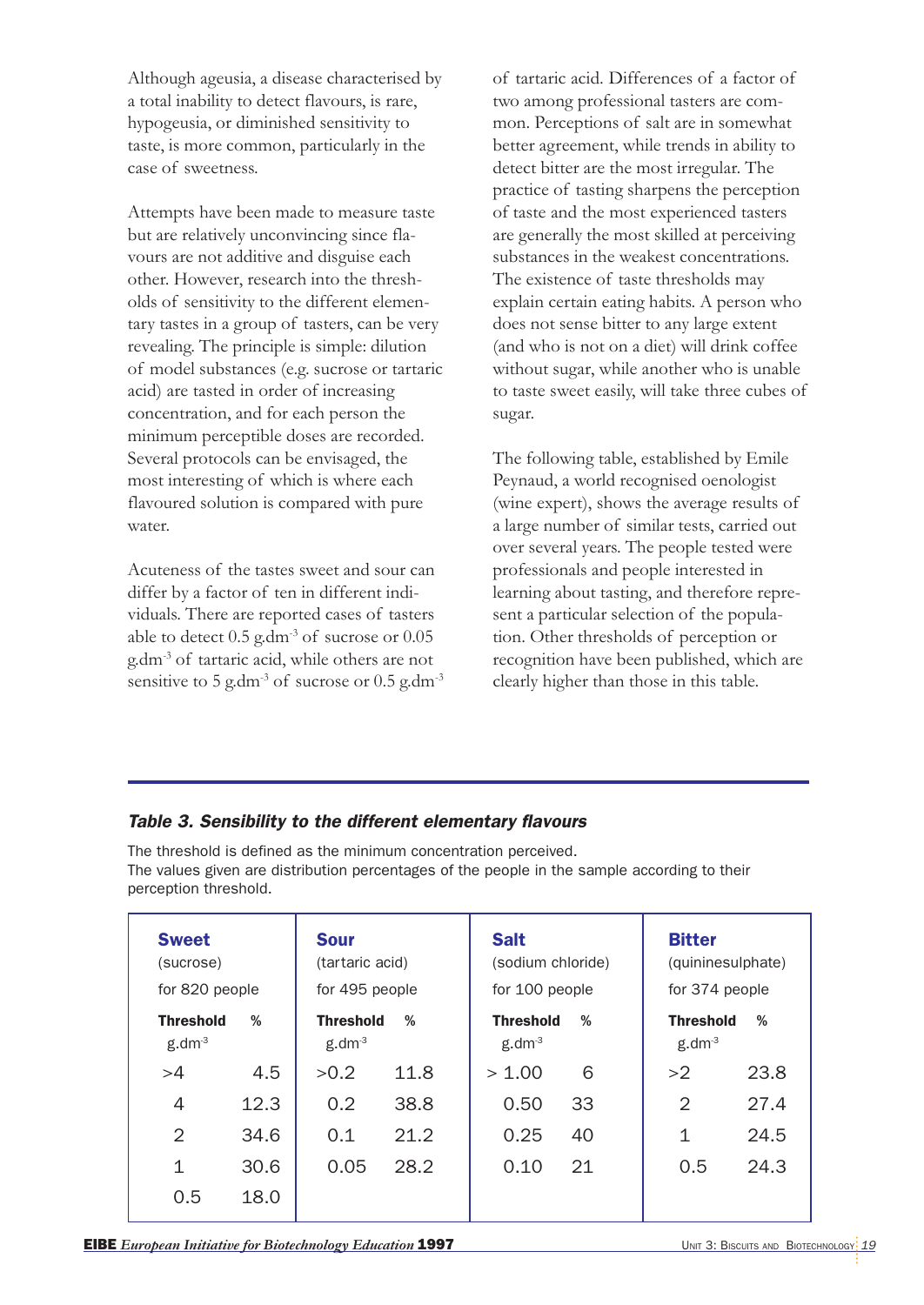# sory analysis - Taste

★★★★★★★★★★★★★★★★★★★★★★★★★★★★★★

### Aims

There are three aims:

- recognition of the flavours;
- **•** determination of your personal perception threshold of the elementary tastes;
- determination of which of the two sweet flavours is the sweetest , i.e. which is tasted at the lowest concentration.

### Procedure

- 1. Each person needs two cups and an evaluation form. One cup is for pure water, the other for the solution being tested.
- 2. There are thirty samples to be tested consisting of five flavoured substances, representing the elementary tastes sweet (sucrose and fructose), sour (tartaric acid), salt (sodium chloride) and bitter (quinine sulfate), each present in six different concentrations.
- 3. Compare each solution with pure water and without any discussion, note in column 2 of the form what you tasted. But be careful ! If the concentration is below your own perception threshold, you may very well detect no flavour.
- 4. When you have filled in your individual results collate the results of the whole group.

### Example evaluation form

| <b>Test Solution</b> | Perceived taste | Real taste | Concentration g.dm <sup>-3</sup> | Number of people who<br>perceived the taste |
|----------------------|-----------------|------------|----------------------------------|---------------------------------------------|
| 18                   | salt            | salt       | 0.25                             | 10/15                                       |
| 26                   | none            | sweet      | 0.5                              | 2/15                                        |
|                      |                 |            |                                  |                                             |

### Evaluation form

Name: *............................................................*

| <b>Test Solution</b>                                                                                   | Perceived taste | Real taste | Concentration g.dm <sup>3</sup> | Number of people who<br>perceived the taste |
|--------------------------------------------------------------------------------------------------------|-----------------|------------|---------------------------------|---------------------------------------------|
|                                                                                                        |                 |            |                                 |                                             |
|                                                                                                        |                 |            |                                 |                                             |
|                                                                                                        |                 |            |                                 |                                             |
|                                                                                                        |                 |            |                                 |                                             |
|                                                                                                        |                 |            |                                 |                                             |
|                                                                                                        |                 |            |                                 |                                             |
|                                                                                                        |                 |            |                                 |                                             |
|                                                                                                        |                 |            |                                 |                                             |
|                                                                                                        |                 |            |                                 |                                             |
|                                                                                                        |                 |            |                                 |                                             |
|                                                                                                        |                 |            |                                 |                                             |
|                                                                                                        |                 |            |                                 |                                             |
|                                                                                                        |                 |            |                                 |                                             |
|                                                                                                        |                 |            |                                 |                                             |
|                                                                                                        |                 |            |                                 |                                             |
|                                                                                                        |                 |            |                                 |                                             |
|                                                                                                        |                 |            |                                 |                                             |
| $\begin{array}{ c c c c c c }\hline 1&2&3&4&5&6&7&8&9&10&11&12&13&14&15&16&17&18 \\\hline \end{array}$ |                 |            |                                 |                                             |
|                                                                                                        |                 |            |                                 |                                             |
|                                                                                                        |                 |            |                                 |                                             |
| 19                                                                                                     |                 |            |                                 |                                             |
| 20                                                                                                     |                 |            |                                 |                                             |
| 21                                                                                                     |                 |            |                                 |                                             |
| 22                                                                                                     |                 |            |                                 |                                             |
| 23                                                                                                     |                 |            |                                 |                                             |
| 24                                                                                                     |                 |            |                                 |                                             |
| 25                                                                                                     |                 |            |                                 |                                             |
| 26                                                                                                     |                 |            |                                 |                                             |
| 27                                                                                                     |                 |            |                                 |                                             |
| 28                                                                                                     |                 |            |                                 |                                             |
| 29                                                                                                     |                 |            |                                 |                                             |
| 30                                                                                                     |                 |            |                                 |                                             |
|                                                                                                        |                 |            |                                 |                                             |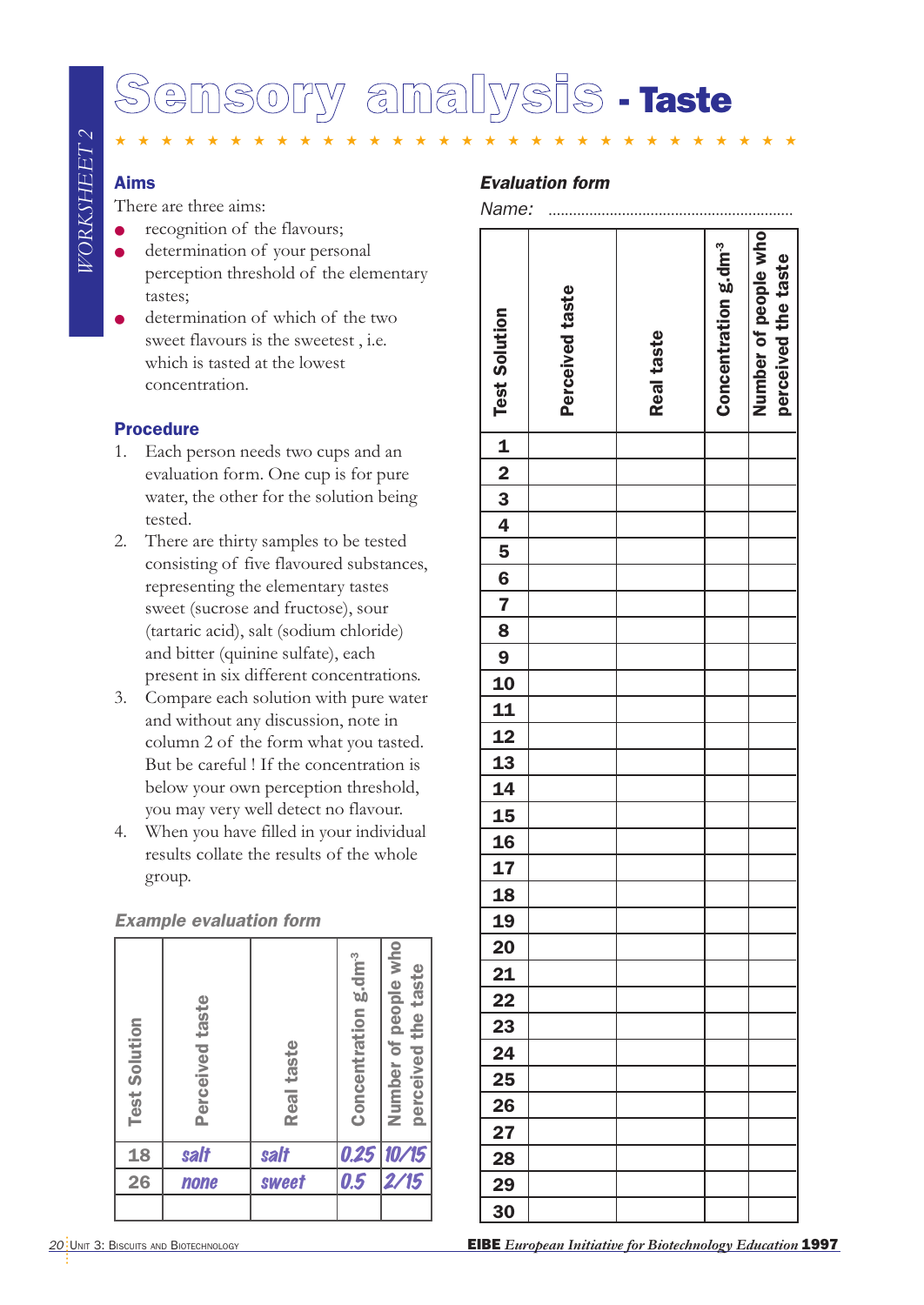# Biscuit making - Petit beurre

★ ★ ★ ★ ★

## Equipment

Kitchen scales Wooden spoon Bowl Baking trays Oven with thermostat (Biscuit cutters)

### Ingredients

| <b>Flour</b>             |  | 100 <sub>g</sub> |  |  |
|--------------------------|--|------------------|--|--|
| <b>Sugar</b>             |  | 30 <sub>g</sub>  |  |  |
| Fat                      |  | 15 <sub>g</sub>  |  |  |
| <b>Raising agent</b>     |  | 1g               |  |  |
| <b>Salt</b>              |  | 0.5g             |  |  |
| <b>Water</b> as required |  |                  |  |  |
| (Flavouring)             |  |                  |  |  |
| (Colouring)              |  |                  |  |  |

## **Procedure**

- 1. Grease a baking tray.
- 2. Preheat the oven to thermostat 4, 150 °C.
- 3. In a bowl, beat together the butter and sugar until light and fluffy. Little by little, add a mixture of flour, salt and baking powder.
- 4. Knead the dough, adding water if necessary.
- 5. Leave in the fridge for at least half an hour.
- Equipment<br>
Equipment<br>
Kitchen scales<br>
Kitchen scales<br>
Examples are also the scale of Biotechnology Erat<br>
Baking trays<br>
Baking trays<br>
Examples are a start at a sequence of (Biscult cutters)<br>
(Colouring)<br>
Procedure<br>
1. Greas 6. Roll the dough out on a floured surface and cut the dough into different shapes using the biscuit cutters...OR... Shape the dough into a cylinder and slice into biscuits.
	- 7. Place the biscuits on the greased tray.
	- 8. Cook in a slow oven (150 °C, thermostat 4).
	- 9. The biscuits are ready when they are a golden colour.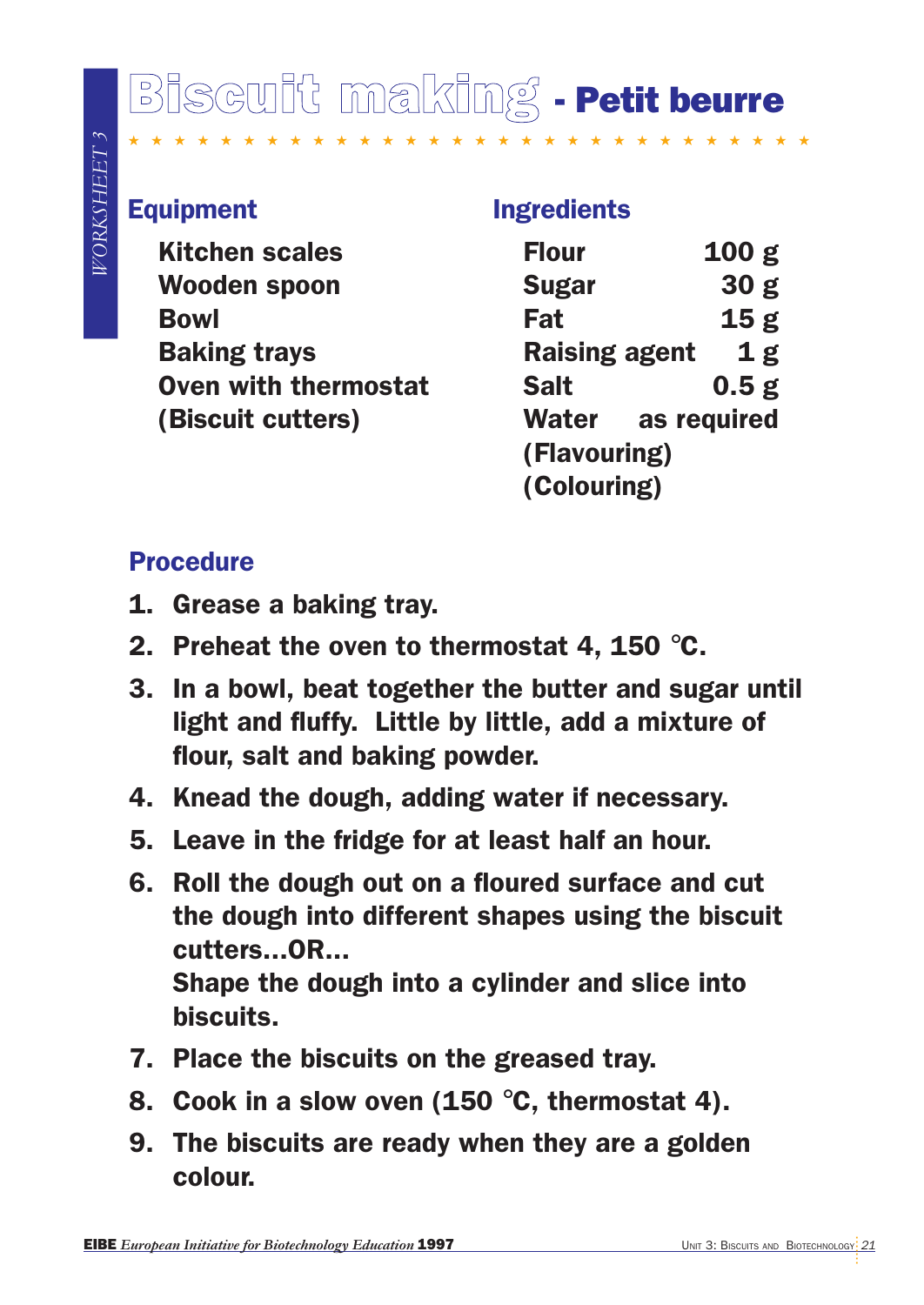# The use of enzymes: Amyloglucosidase & Sweetzyme®T

★★★★★★★★★★★★★★★★★★★★★★★★★★★★★★★

### Introduction

The enzymes amyloglucosidase (AMG) and Sweetzyme®T (immobilised glucose isomerase) are two enzymes which can be used successively.



In practice, the glucose solution must be concentrated before it can be used as a substrate for the glucose isomerase.

### Amyloglucosidase (AMG)

**See worksheet 4.**

### **Suggested extension activities:**

- change the size of the beads;
- change the  $pH$  of the conditioning solution;
- change the concentration of the sodium alginate solution;
- change the rate of flow of the starch solution.

### Sweetzyme **See worksheet 5.**

The optimal operating temperature for Sweetzyme is 55-60 ˚C, this is a compromise between optimum activity and enzyme stability. This can be achieved by loosely packing the Sweetzyme granules into a Liebig condenser (see below) and passing hot water through the water jacket, alternatively the method described in the worksheet can be used if solutions are prewarmed in a water bath.

### Fig. 1. Apparatus to prepare high fructose syrup.

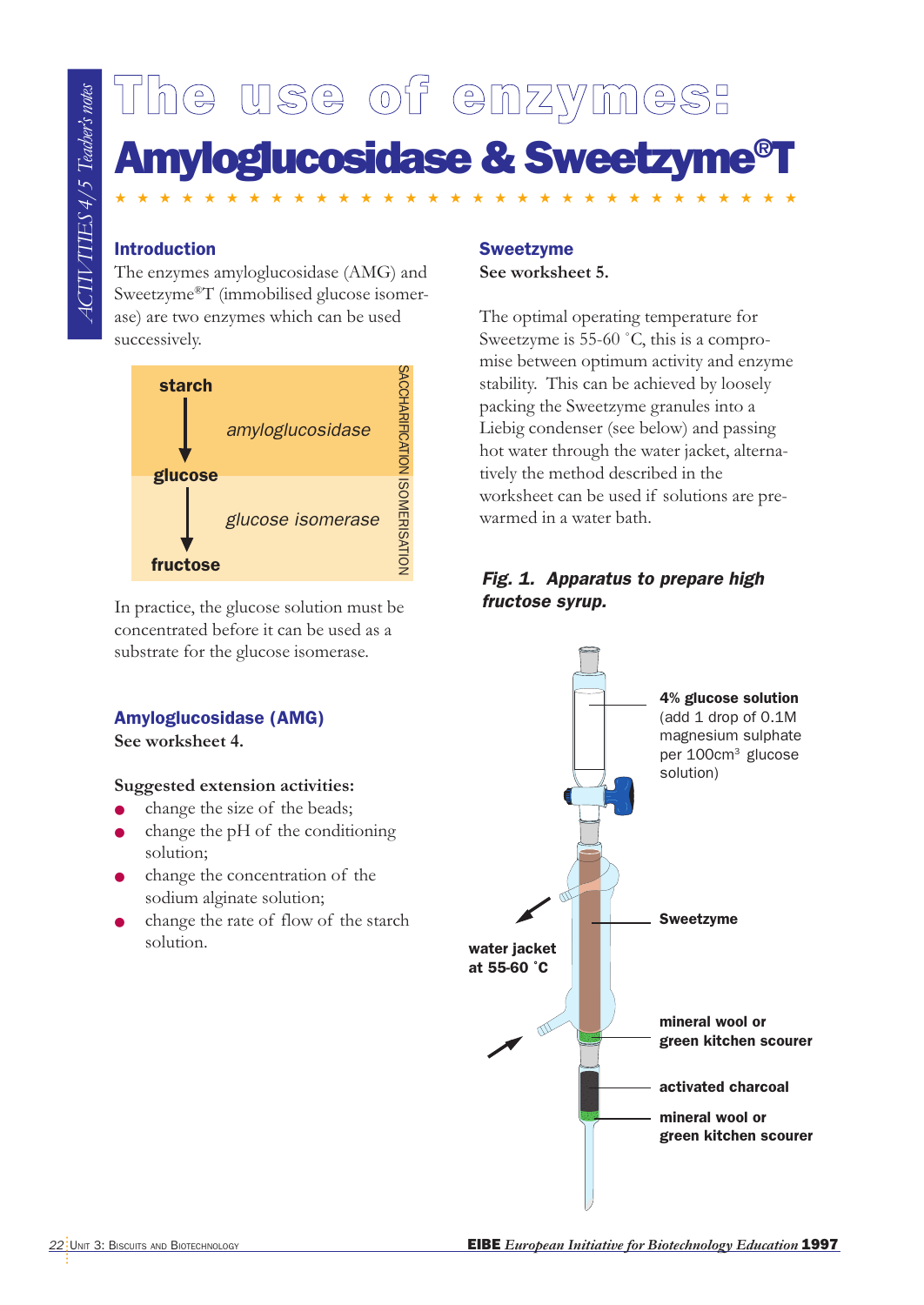

**Amyloglucosidase** hydrolyses α-1,4 as well as α−1,6 linkages in starch. During hydrolysis, glucose units are removed in a stepwise manner from the non-reducing end of the substrate molecule. The rate of hydrolysis depends on the type of linkage as well as on the chain length:  $\alpha$ -1,4 linkages are more readily hydrolysed than α−1,6 linkages, whereas maltotriose, and in particular maltose are hydrolysed at a slower rate than higher oligosaccharides.

6

STARCH

**Saccharification** is the process by which starch is made sweeter by treatment with AMG. The AMG can theoretically hydrolyse starch completely to glucose. In practice, a little maltose and isomaltose are produced too.

### **Materials**

Amyloglucosidase, 1 cm<sup>3</sup> (AMG, Novo Nordisk, available from the NCBE) 5% sodium alginate solution, 10 cm3 1.4% calcium chloride soln., 100 cm3  $0.05M$  sodium acetate pH 5.0, 20 cm<sup>3</sup> (adjust with acetic acid)  $1\%$  buffered starch solution, 50 cm<sup>3</sup> (1% soluble starch in the above buffer) Semi-quantitative glucose test strips e.g. Boehringer Mannheim Diabur-5000 10 cm3 plastic syringe Glass rod Small beakers (e.g. 100 cm<sup>3</sup>), 2 Small sieve Small square (about 1  $\rm cm^3)$  of  $\rm\,$ nylon $\rm\,gauze$ Syringe barrel (10 cm<sup>3</sup>) with small tube attached to the nozzle Tubing clip (Hoffman clip) Clamp stand

- 1. Add 1 cm<sup>3</sup> of the enzyme to 10 cm<sup>3</sup> of 5% sodium alginate solution.
- 2. Carefully stir the enzyme into the alginate solution to ensure a thorough mix. Try not to stir bubbles into the mixture.
- 3. Using a  $10 \text{ cm}^3$  syringe draw up the enzyme alginate mix, again avoiding the formation of air bubbles.
- 4. Drop the enzyme-alginate mix drop by drop, into the calcium chloride solution so that it forms small regular beads.
- 5. To ensure the beads set fully leave them in the calcium chloride solution for about ten minutes.
- 6. Separate the beads from the calcium chloride using a small sieve.
- 7. Cut a disc of nylon gauze and fit it into the bottom of the syringe barrel. This will prevent the column becoming blocked by one of the beads. Pour the beads into the syringe barrel to form a column.
- 8. Wash the column with about  $20 \text{ cm}^3$  of 0.05M sodium acetate (pH 5.0) solution.
- 9. Test the starch solution for the presence of glucose with a glucose test strip (Diabur 5000).
- 10. Pour the buffered starch solution into the column so that it runs slowly over the beads, controlling the rate of flow with the tubing clip.
- 11. Test a few drops of the processed starch for the presence of glucose with a glucose test strip. The Diabur 5000 test strips are semi-quantitative and can be used as a measure of the amount of glucose formed.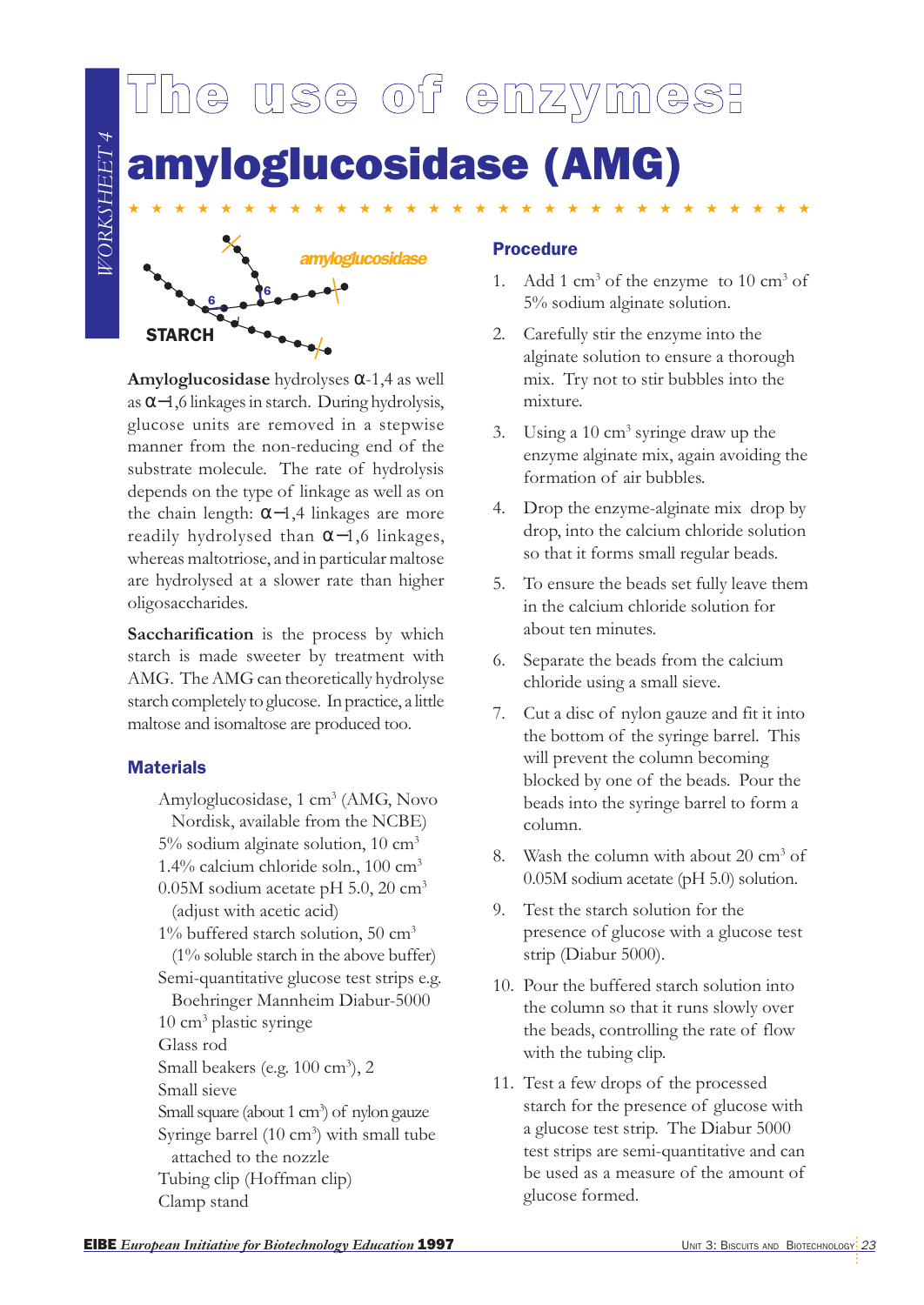# The use of enzymes: Sweetzyme® (glucose isomerase)

★★★★★★★★★★★★★★★★★★★★★★★★★★★★★★

**Sweetzyme ®** is an immobilised glucose isomerase that catalyses the conversion of glucose into fructose. It has been developed for the conversion of high dextrose syrup (obtained by enzyme hydrolysis of starch) into a sweeter tasting high fructose syrup in a continuous fixed bed process. Immobilising the enzyme gives higher yields with fewer by-products and enables the enzyme to be used continuously for several

months. Syrups with a fructose content of 42 % can be obtained in this way. As fructose is about twice as sweet as glucose this high fructose syrup is as sweet as ordinary cane or beet sugar.

### **Materials**

**EXAMPLE STATES AND SECURE CONSUMERATES AND SECURE CONSUMERATES AND SECURE CONSUMERATION CONSUMERATION CONSUMERATION CONSUMERATION CONSUMERATION CONSUMERATION CONSUMERATION CONSUMERATION CONSUMERATION CONSUMERATION CONSUME** Sweetzyme, 5 g (Novo Nordisk, available from the NCBE) 4 % glucose solution,  $50 \text{ cm}^3$ Semi-quantitative glucose test strips e.g. Boehringer Mannheim Diabur-5000 Syringe barrel (20 cm<sup>3</sup>) with small tube attached to the nozzle Tubing clip (Hoffman clip) Clamp stand Mineral wool (or green kitchen scourer) Small beakers, 3 Minitubes  $(1.5 \text{ cm}^3)$ , 10 Water bath at 60 ˚C



### Procedure

- 1. Fix the syringe barrel, tubing and tubing clip vertically in the stand as shown and place a wad of mineral wool (or a circle of scouring pad) in the base of the syringe. Open the tubing clip.
- 2. Mix 5 g Sweetzyme with  $20 \text{ cm}^3$ distilled water to form a slurry and pour into the syringe.
- 3. Rinse with  $20 \text{ cm}^3$  distilled water at 55-60 ˚C and adjust the tubing clip to allow a flow of about 1 drop every 5 seconds. Allow all the water to pass through the column.
- 4. Prepare at least ten numbered minitubes to collect the column effluent.
- 5. Slowly add  $10 \text{ cm}^3$  warm glucose solution to the column.
- 6. Collect 1 cm3 fractions of effluent into the numbered tubes, discard the first three samples (as these will be diluted by the water in the column at the start).
- 7. Using the glucose test strips test the

starting glucose solution and fraction number 4 onwards until there is a steady reading (3 the same) of the glucose concentration.

- 8. Compare the glucose concentration in the starting solution with the final sample tested and from this estimate the fructose concentration of the final sample.
- 9. If there is time investigate the effect of altering:
	- the temperature;
	- the initial glucose concentration;
	- the flow rate in the column.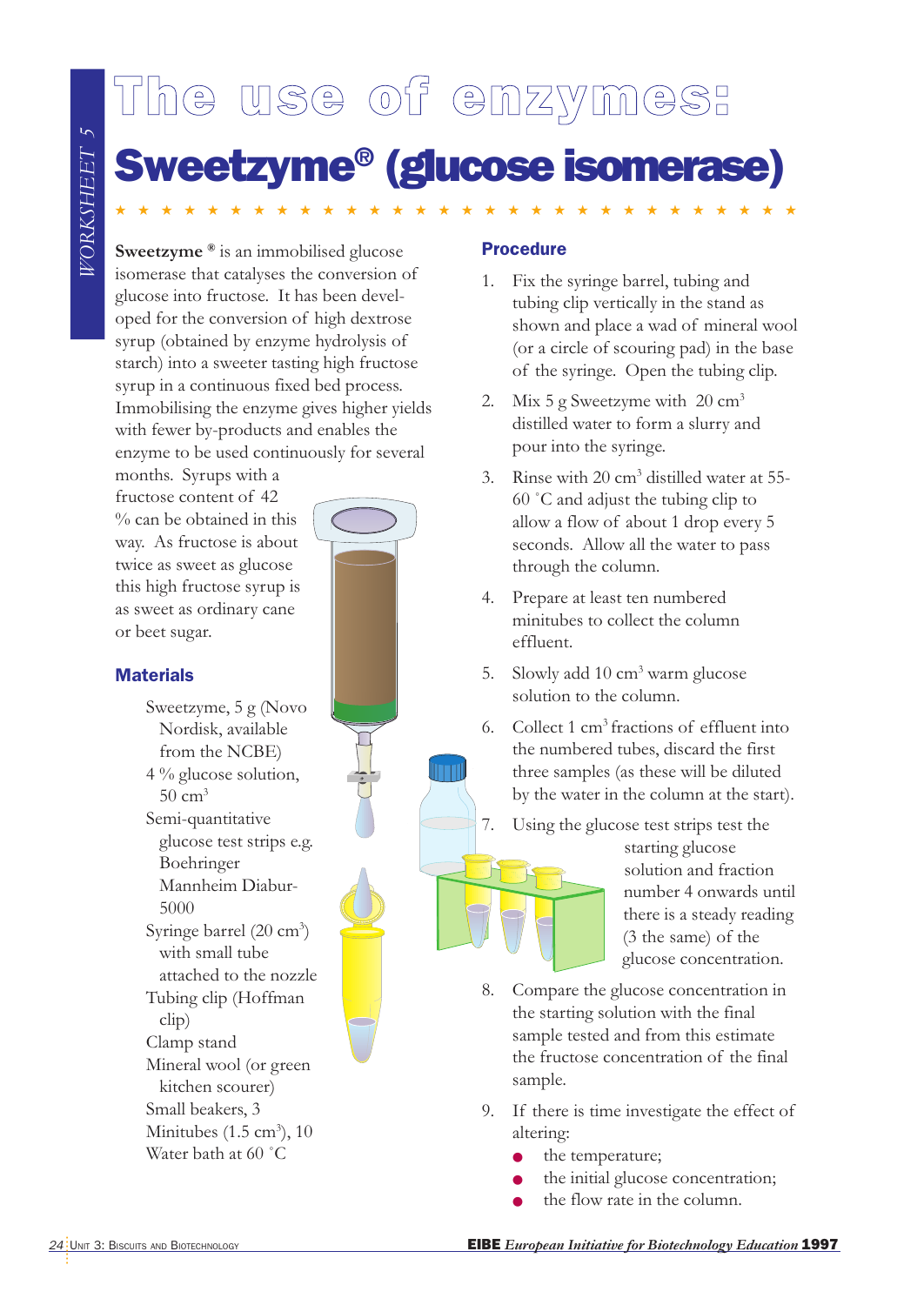| Name four of the main<br>ingredients of biscuits.<br>1.1                                                                                              | What disadvantages caused<br>by public concern could<br>manufacturers expect from<br>using ingredients derived<br>from biotechnology?<br>1.8         |
|-------------------------------------------------------------------------------------------------------------------------------------------------------|------------------------------------------------------------------------------------------------------------------------------------------------------|
| Describe the roles of the<br>ingredients of biscuits in the<br>production process.<br>1.2                                                             | Which is sweeter, glucose or<br>fructose?<br>1.9                                                                                                     |
| <b>Describe the nutritional</b><br>function of one of the<br>ingredients of biscuits.<br>1.3                                                          | <b>Should biscuits made with</b><br>sweeteners derived from<br>modern biotechnology be<br>specifically labelled?<br>(Justify your answer)<br>1.10    |
| Name the different types of<br>sweeteners and their origin.<br>1.4                                                                                    | What disadvantages relating<br>to regulations may the use of<br>ingredients derived from<br>biotechnology bring to<br>biscuit manufacturers?<br>1.11 |
| <b>What economic advantages</b><br>may the use of ingredients<br>derived from biotechnology<br>bring to biscuit<br>manufacturers?<br>1.5              | <b>What nutritional</b><br>disadvantages may the use<br>of ingredients derived from<br>biotechnology have for<br>consumers?<br>1.12                  |
| <b>What advantages (other than</b><br>economic) may the use of<br>ingredients derived from<br>biotechnology have for<br>biscuit manufacturers?<br>1.6 | <b>What nutritional advantages</b><br>may the use of ingredients<br>derived from biotechnology<br>have for consumers?<br>1.13                        |
| What advantages may the<br>use of ingredients derived<br>from biotechnology have for<br>consumers?<br>1.7                                             | Will the use of food<br>ingredients derived from<br>biotechnology provide<br>consumers with greater<br>choice? (Justify your answer)<br>1.14         |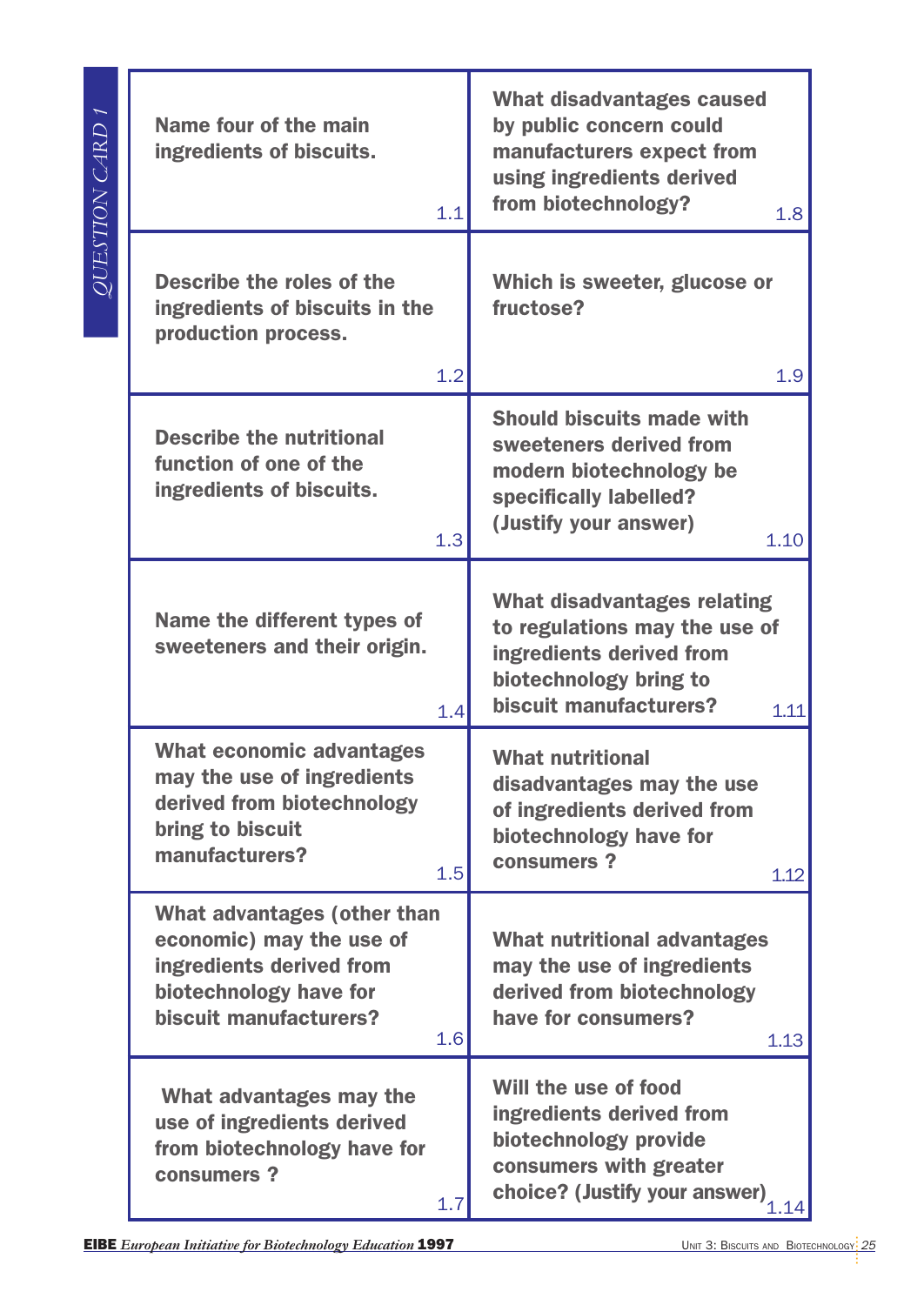| $\mathbb{N}$<br>QUESTION CARD | <b>Name three different sugars</b><br>that may be used in biscuit<br>recipes.<br>2.1                                                         | <b>Argue against the European</b><br>Union quota on the<br>production of high fructose<br>syrup.<br>2.8  |
|-------------------------------|----------------------------------------------------------------------------------------------------------------------------------------------|----------------------------------------------------------------------------------------------------------|
|                               | Argue for the use of sugar<br>(sucrose) instead of novel<br>sweeteners in biscuits.<br>2.2                                                   | Argue in favour of the Euro-<br>pean Union quota on the<br>production of high fructose<br>syrup.<br>2.9  |
|                               | Do novel sweeteners pose<br>greater safety risks to con-<br>sumers than traditional ingre-<br>dients? (If so, how?)<br>2.3                   | What are the advantages of<br>high fructose syrup com-<br>pared with glucose as a<br>sweetner?<br>2.10   |
|                               | <b>Explain (briefly) how genetic</b><br>modification is done.<br>2.4                                                                         | What is the function of<br>$\alpha$ -amylase in the production<br>of high fructose syrup?<br>2.11        |
|                               | <b>Describe the difference be-</b><br>tween genetic modification<br>and protein engineering.<br>2.5                                          | What is the function of glu-<br>cose isomerase in the pro-<br>duction of high-fructose<br>syrup?<br>2.12 |
|                               | <b>What disadvantages could</b><br>the use of novel sweeteners<br>bring to farmers in Europe?<br>2.6                                         | What is the function of<br>amyloglucosidase in the pro-<br>duction of high fructose<br>syrup?<br>2.13    |
|                               | <b>What disadvantages could</b><br>the use of novel sweeteners<br>bring to farmers in countries<br>where sugar cane is pro-<br>duced?<br>2.7 | At approximatively what<br>temperature are commercial<br>glucose isomerase enzymes<br>used?<br>2.14      |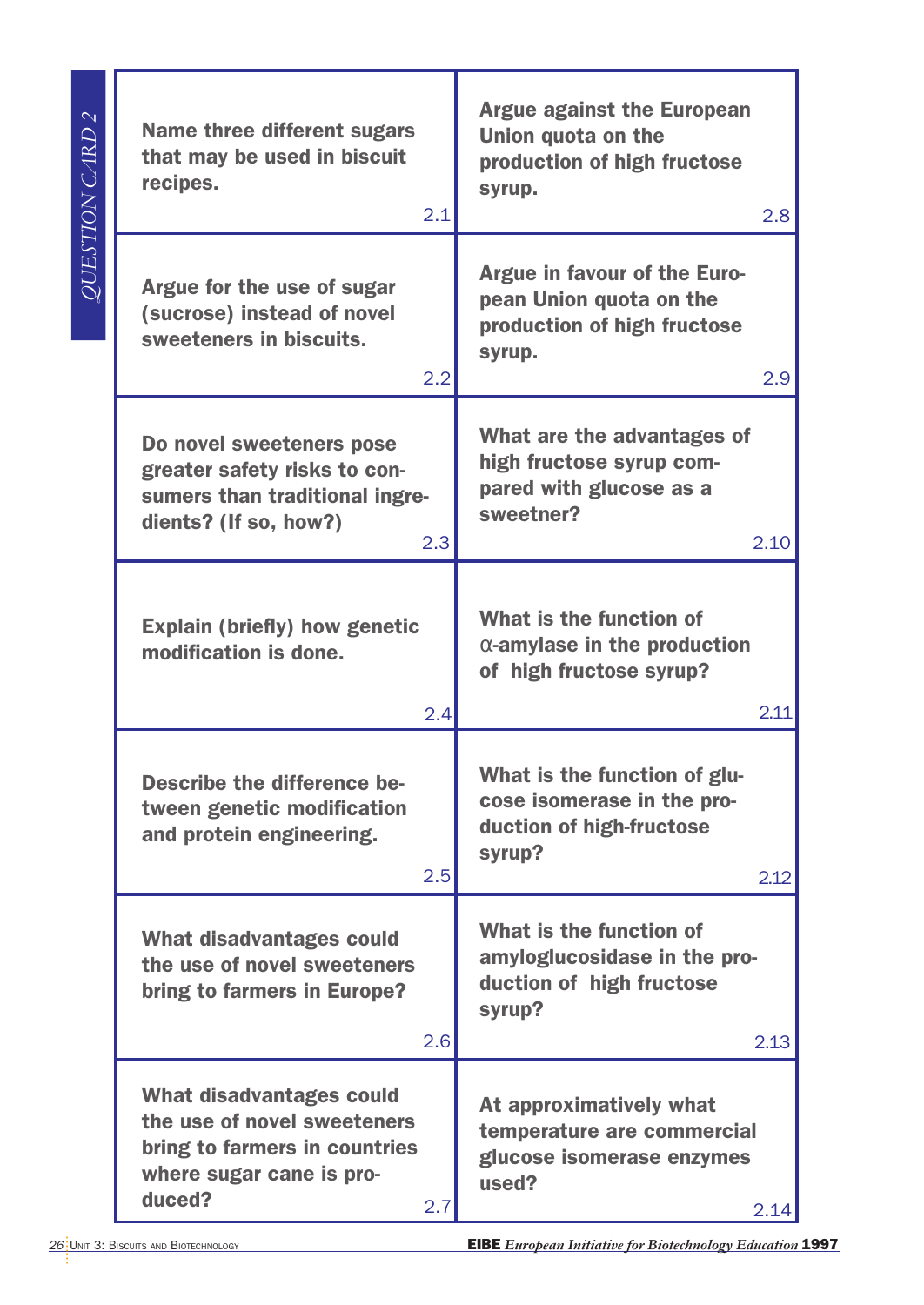| $\sim$<br><i>QUESTION CARD</i> | <b>What advantages do biscuits</b><br>have as a food, compared<br>with bread?<br>3.1                                                                                       | <b>Should foods produced with</b><br>the help of enzymes from<br>genetically-modified organ-<br>isms be labelled, even when<br>there is no enzyme in the<br>finished product? (Justify<br>your answer).<br>3.8 <sub>2</sub> |
|--------------------------------|----------------------------------------------------------------------------------------------------------------------------------------------------------------------------|-----------------------------------------------------------------------------------------------------------------------------------------------------------------------------------------------------------------------------|
|                                | The first genetically-modified<br>enzyme used in the manufac-<br>ture of a sweetner was a<br>type of $\alpha$ -amylase. What<br>advantage did this enzyme<br>bring?<br>3.2 | <b>Name two potential benefits</b><br>that come from 'protein engi-<br>neered' glucose isomerase.<br>3.9                                                                                                                    |
|                                | Why are enzymes used in-<br>stead of acid treatment<br>when producing sweeteners<br>from starch?<br>3.3                                                                    | What are the advantages of<br>using immobilised<br>(rather than free) glucose<br>isomerase?<br>3.10                                                                                                                         |
|                                | Name four factors that con-<br>tribute to the popularity of<br>biscuits as food.<br>3.4                                                                                    | What can be done to make<br>glucose isomerase more sta-<br>ble at higher temperatures?<br>3.11                                                                                                                              |
|                                | Argue in favour of the use of<br>novel sweeteners (rather<br>than sucrose) in food.<br>3.5                                                                                 | <b>Describe the three main</b><br>steps in the production of<br>high-fructose syrups from<br>starch.<br>3.12                                                                                                                |
|                                | What advantages could the<br>use of novel sweeteners<br>bring to farmers in Europe?<br>3.6                                                                                 | What is the 'active site' of an<br>enzyme?<br>3.13                                                                                                                                                                          |
|                                | Why are peptide or protein<br>sweeteners (e.g.aspartame)<br>unsuitable for use in<br>biscuits?<br>3.7                                                                      | Name ten different types of<br>biscuits.<br>3.14                                                                                                                                                                            |
|                                |                                                                                                                                                                            |                                                                                                                                                                                                                             |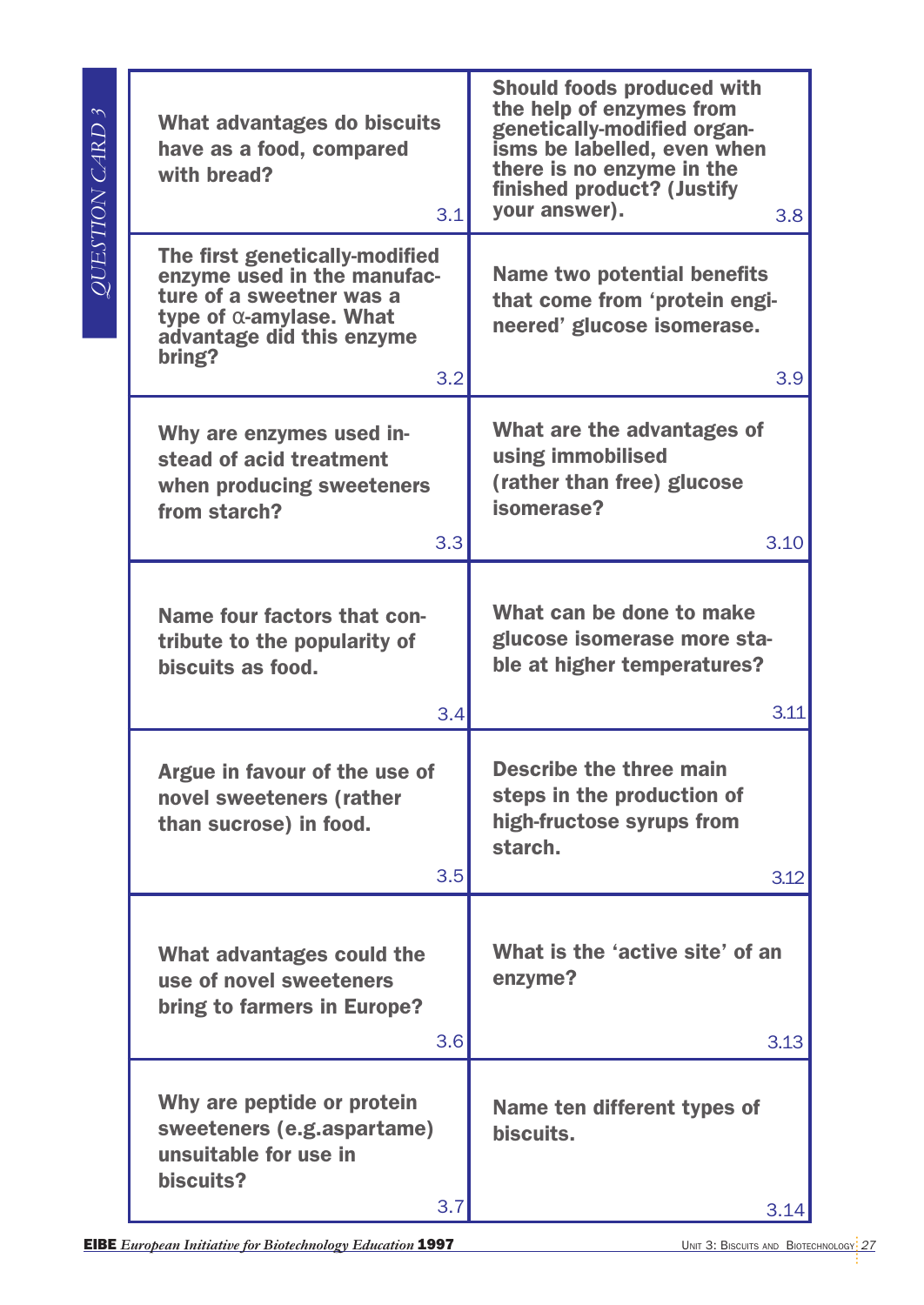| Do you think it is sufficient<br>merely label food as 'a prod-<br>uct of gene technology'?<br><b>What additional information</b><br>do the consumers need to<br>make informed choices?<br>4.1           | Argue in favour of enzyme pro-<br>ducers being allowed to patent<br>new enzymes they create by<br>'protein engineering'.<br>4.8                                  |
|---------------------------------------------------------------------------------------------------------------------------------------------------------------------------------------------------------|------------------------------------------------------------------------------------------------------------------------------------------------------------------|
| Why is high-fructose syrup<br>the main sweetener used in<br>the USA, whereas it is rela-<br>tively uncommon in Europe?<br>4.2                                                                           | Are enzymes alive?<br>4.9                                                                                                                                        |
| What are the main tradi-<br>tional sweeteners used in<br>food?<br>4.3                                                                                                                                   | Argue against enzyme pro-<br>ducers being allowed to pat-<br>ent new enzymes they create<br>by 'protein engineering'.<br>4.10                                    |
| <b>Describe the specific action</b><br>of $\alpha$ -amylase on amylose and<br>amylopectine molecules.<br>4.4                                                                                            | What happens to the struc-<br>ture (and consequently the<br>function) of enzymes at very<br>high temperatures?<br>4.11                                           |
| Argue for the involvement of<br>consumers in drafting regula-<br>tions on novel foods.<br>4.5                                                                                                           | The use of novel sweeteners<br>could adversely affect tradi-<br>tional agriculture. To what<br>extent should scientists be<br>held responsible for this?<br>4.12 |
| In the USA, regulations are<br>applied to the products of<br>genetic modification (in the<br>food industry). In Europe, we<br>regulate the process. Which<br>is the better approach, and<br>why?<br>4.6 | Who should oversee the<br>safety of novel food?<br>(Give reasons for your an-<br>swer).<br>4.13                                                                  |
| What sort of tests do you<br>think should be done to en-<br>sure the safety of novel food?<br>4.7                                                                                                       | From what source are com-<br>mercial $\alpha$ -amylases obtained?<br>4.14                                                                                        |
|                                                                                                                                                                                                         |                                                                                                                                                                  |